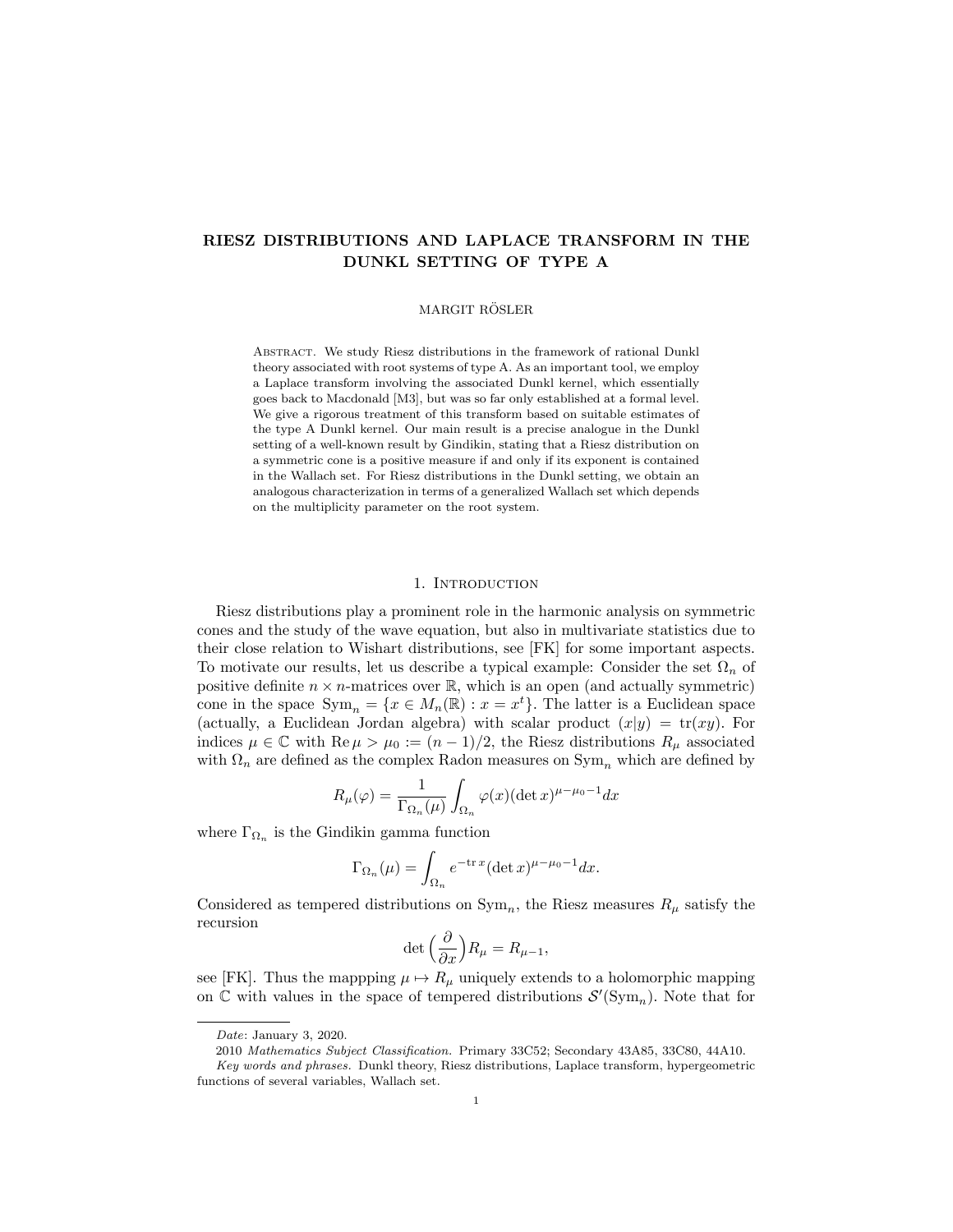$n = 1$ , the Riesz distributions are just the homogeneous distributions on  $\mathbb{R}_+ = ]0, \infty[$ which are obtained by holomorphic extension from the Riemann-Liouville measures

$$
R_{\mu}(\varphi) = \frac{1}{\Gamma(\mu)} \int_0^{\infty} \varphi(x) x^{\mu - 1} dx \quad (\text{Re}\,\mu > 0).
$$

It is a famous result due to Gindikin [G] that a Riesz distribution associated with a symmetric cone is actually a positive measure if and only if its index  $\mu$  belongs to the so-called Wallach set. The Wallach set plays an important role in the study of Hilbert spaces of holomorphic functions on symmetric domains, see [FK, Chapter XIII]. In the case of the symmetric cone  $\Omega_n$ , it is given by

$$
\left\{0, \frac{1}{2}, \ldots, \frac{n-1}{2}\right\} \cup \left\lfloor \frac{n-1}{2}, \infty \right\rfloor.
$$

In the present paper, we study Riesz distributions in the framework of Dunkl operator theory associated with the root system

$$
A_{n-1} = \{ \pm (e_i - e_j) : 1 \le i < j \le n \} \subset \mathbb{R}^n.
$$
 (1.1)

(Rational) Dunkl operators are commuting differential-reflection operators associated with a root system on some Euclidean space which were intoduced by C.F. Dunkl in [D]. There is a well-developed harmonic analysis associated with these operators which generalizes both the classical Euclidean Fourier analysis as well as the radial harmonic analysis on Riemannian symmetric spaces of Euclidean type. For a general background see e.g. [DX, dJ1, R3]. Among the more recent results in harmonic analysis associated with Dunkl operators let us mention [ADH, Ve].

For  $A_{n-1}$ , the Dunkl operators in the directions of the standard basis  $(e_i)_{1 \leq i \leq n}$ of  $\mathbb{R}^n$  are given by

$$
T_i(k) = \frac{\partial}{\partial x_i} + k \cdot \sum_{j \neq i} \frac{1}{x_i - x_j} (1 - \sigma_{ij})
$$
\n(1.2)

where  $\sigma_{ij}$  is the reflection in  $\mathbb{R}^n$  which acts on functions by exchanging the coordinates  $x_i$  and  $x_j$ , and  $k \in \mathbb{C}$  is a so-called multiplicity parameter. For some values of  $k$ , Dunkl theory of type  $A_{n-1}$  is closely related to the harmonic analysis on symmetric cones, as will be explained in Sections 2 and 3. For example, analysis on the cone  $\Omega_n$  for structures which depend only on the eigenvalues boils down to Dunkl analysis of type  $A_{n-1}$  for structures on  $\mathbb{R}^n_+$  which are invariant under the symmetric group  $S_n$ ; the multiplicity is hereby  $k = 1/2$ . In this paper we shall consider the general, non-symmetric Dunkl setting associated with the root system  $A_{n-1}$  and arbitrary nonnegative multiplicities. For fixed multiplicity  $k \geq 0$ , the Riesz measures of type  $A_{n-1}$  on  $\mathbb{R}^n$  are defined by

$$
R_{\mu}(\varphi) := \frac{1}{d_n(k)\Gamma_n(\mu;k)} \int_{\mathbb{R}^n_+} \varphi(x) D(x)^{\mu-\mu_0-1} \omega_k(x) dx, \quad \text{Re}\,\mu > \mu_0 = k(n-1)
$$

where  $d_n(k) > 0$  is a certain normalization constant,  $\Gamma_n(\mu;k)$  is a multivariate version of the Gamma function (see Section 5),

$$
\omega_k(x) = \prod_{1 \le i < j \le n} |x_i - x_j|^{2k} \tag{1.3}
$$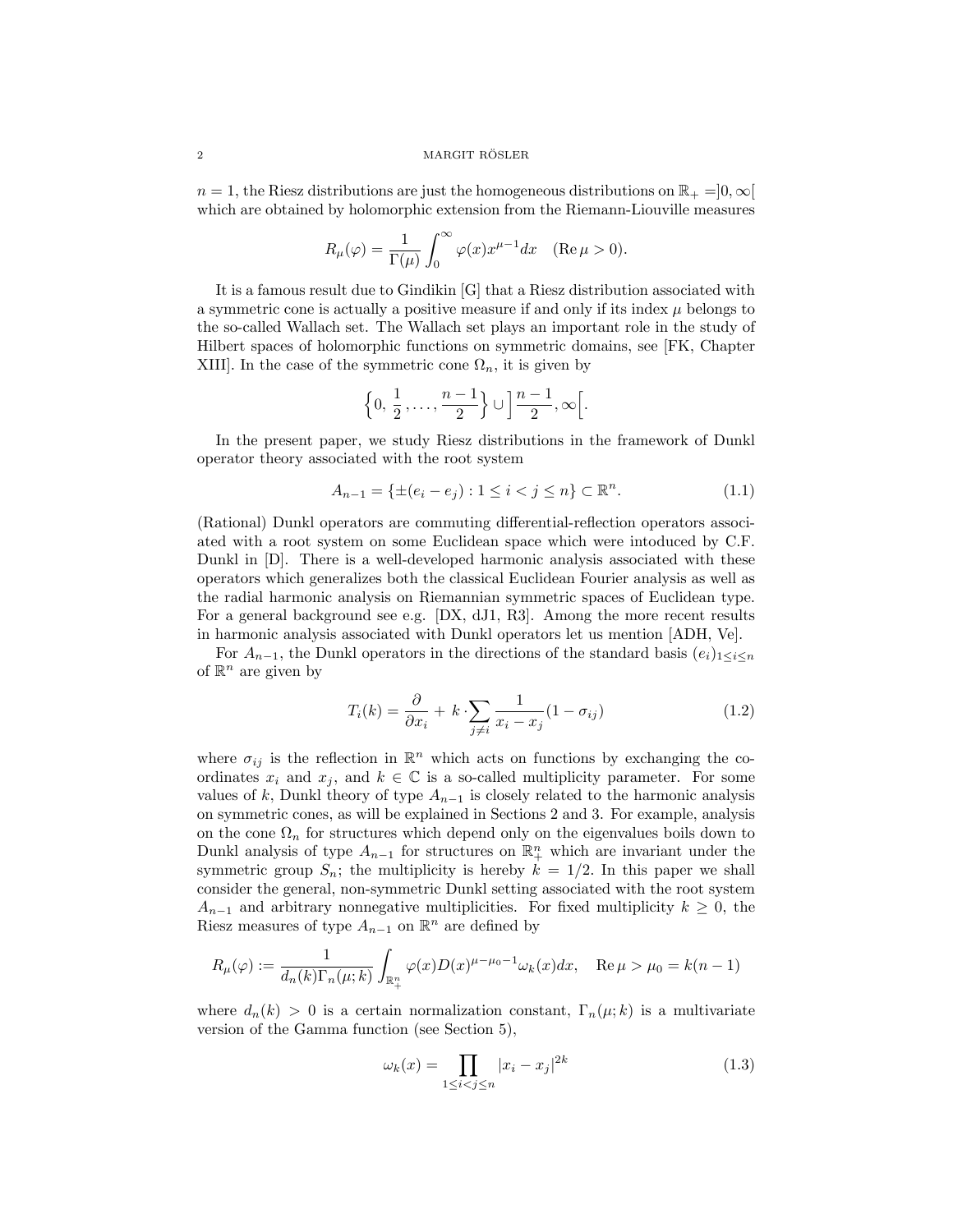is the Dunkl weight function associated with  $A_{n-1}$  and multiplicity  $k$ , and

$$
D(x) := \prod_{i=1}^n x_i \, .
$$

It turns out that the Riesz measures  $R_\mu$  satisfy the distributional recursion

$$
D\big(T(k)\big)R_{\mu}=R_{\mu-1}
$$

with the Dunkl operator  $D(T(k)) := \prod_{i=1}^{n} T_i(k)$ , and hence the mappping  $\mu \mapsto R_{\mu}$ extends uniquely to a holomorphic mapping on  $\mathbb C$  with values in  $\mathcal S'(\mathbb R^n)$ . This was already observed in the recent thesis [L], where Dunkl-type Riesz distributions were introduced to study questions related to Huygens' principle. In this paper, we carry out a more detailed study of these distributions. As in the case of symmetric cones, an important tool will be a suitable version of the Laplace transform, given by

$$
\mathcal{L}_k f(z) = \int_{\mathbb{R}_+^n} f(x) E_k^A(-x, z) \omega_k(x) dx \tag{1.4}
$$

where  $E_k^A$  denotes the Dunkl kernel associated with  $A_{n-1}$  and multiplicity *k*. This is a non-symmetric variant of a Laplace transform which was first introduced on a purely formal level by Macdonald in his manuscript [M3] and was further studied for  $n = 2$  by Yan [Y2]. The transform  $(1.4)$  was used by Baker and Forrester [BF2] and by Sahi and Zhang [SZ], but due to a lack of knowledge about the decay properties of the Dunkl kernel, convergence issues could not be properly settled.

We shall give in Section 3 a rigorous treatment of the Laplace transform (1.4), based on suitable estimates for the Dunkl kernel which were conjectured in [BF2] and are specific to root systems of type *A*. In particular, we provide a Cauchytype inversion theorem, which improves the injectivity statements for the Laplace transform in [Y2] and [BF2]. Let us mention at this point that in connection with the Laplace transform, specific properties of the type *A* Dunkl kernel are decisive. In Section 4, we extend the type *A* Laplace transform to distributions. Section 5 is then devoted to the study of the Riesz distributions  $R_\mu$  in the Dunkl setting. We compute their Laplace transforms and study for which indices they are actually measures. Our main result (Theorem 5.15) is a precise analogue of Gindikin's result for Riesz distributions on symmetric cones: The Dunkl type Riesz distribution *R<sup>µ</sup>* on  $\mathbb{R}^n$  is a positive measure exactly if  $\mu$  belongs to the generalized Wallach set

$$
\{0, k, \dots, k(n-1)\} \cup \, ]k(n-1), \infty[.
$$
 (1.5)

The Riesz distributions associated with the discrete Wallach points  $kr$ ,  $0 \leq r \leq n-1$ can be determined explicitely; they are supported in the strata of the cone  $\overline{\mathbb{R}^n_+}$ , see Theorem 5.11. The proofs of Theorems 5.11 and 5.15 are based on analysis for multivariable hypergeometric functions which are given in terms of Jack polynomial expansions in the sense of [Kan, M3], combined with methods of Sokal [So] and a variant of the Shanbhag principle from [CL]. We finally mention that the generalized Wallach set (1.5) also plays an interesting role in connection with integral representations of Sonine type between Bessel functions of type  $B_n$  and the positivity of intertwining operators in the  $B_n$ -case, see [RV2].

## 2. DUNKL THEORY FOR ROOT SYSTEM  $A_{n-1}$

In this section, we provide a brief introduction to the relevant concepts from rational Dunkl theory; for a background the reader is referred to [DX, dJ1, O, R3].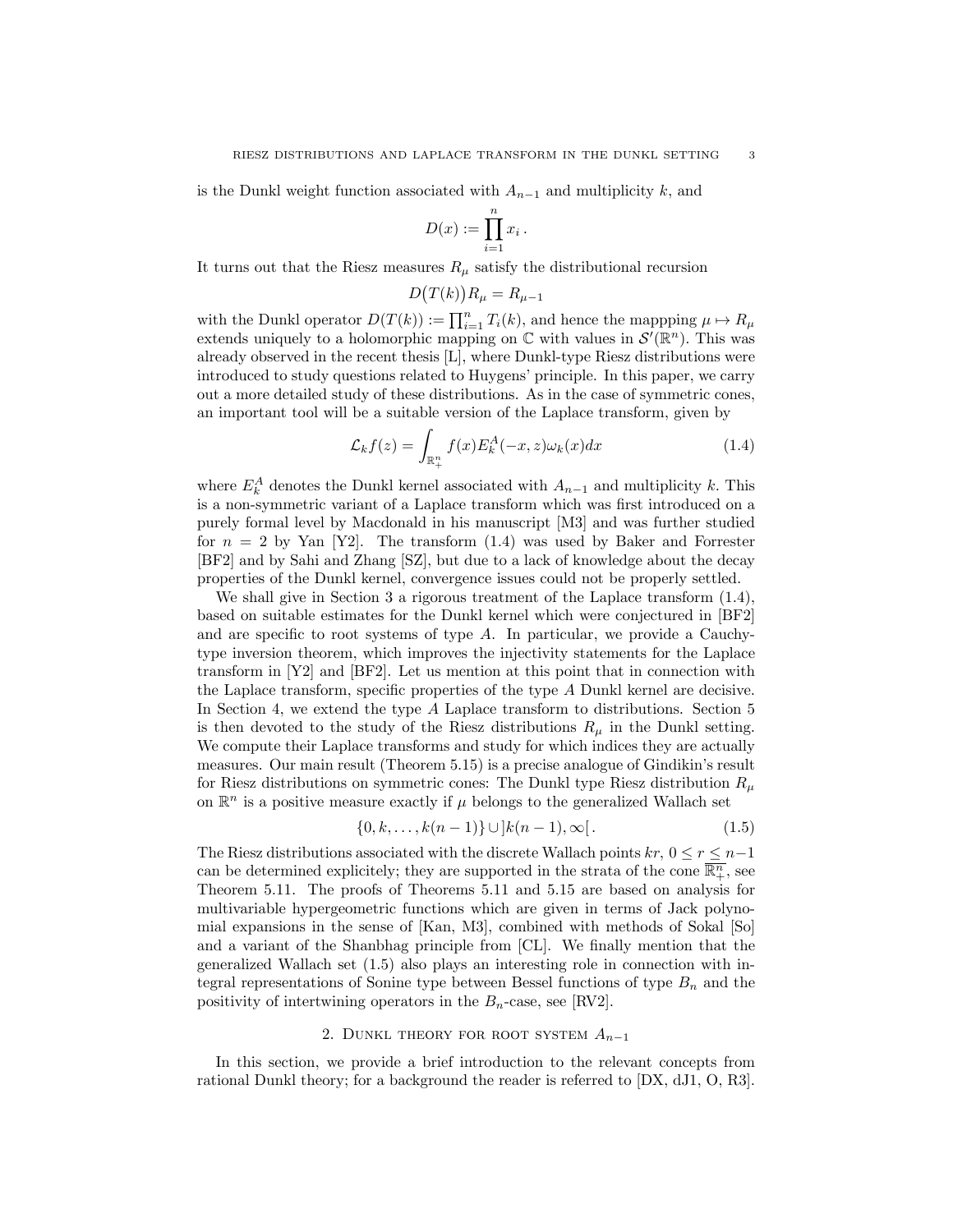#### 4 MARGIT RÖSLER

We shall consider the root system  $A_{n-1}$  in the Euclidean space  $\mathbb{R}^n$  with the usual scalar product  $\langle x, y \rangle = \sum_{i=1}^{n} x_i y_i$ , which we extend to  $\mathbb{C}^n \times \mathbb{C}^n$  in a bilinear way. The corresponding finite reflection group is the symmetric group  $S_n$  on *n* elements. For fixed multiplicity parameter  $k$ , the associated Dunkl operators  $T_i(k)$  (as defined in (1.2)) commute, c.f. [D]. Therefore the assignment  $x_i \mapsto T_i(k)$  extends to a unital algebra homomorphism

$$
p \mapsto p(T(k)), \, \mathbb{C}[\mathbb{R}^n] \to \mathrm{End}(\mathbb{C}[\mathbb{R}^n]).
$$

In this paper, we shall always assume that  $k \geq 0$ . Then for each spectral parameter  $y = (y_1, \ldots, y_n) \in \mathbb{C}^n$  there exists a unique analytic function  $f = E_k^A(\cdot, y)$ satisfying

$$
T_i(k)f = y_i f
$$
 for  $i = 1,... n$ ;  $f(0) = 1$ ,

see [DX, O]. The function  $E_k^A$  is called the Dunkl kernel of type  $A_{n-1}$ . It extends to a holomorphic function on  $\mathbb{C}^n \times \mathbb{C}^n$  with

$$
E_k^A(x, y) = E_k^A(y, x), \quad E_k^A(\lambda x, y) = E_k^A(x, \lambda y), \quad E_k^A(\sigma x, \sigma y) = E_k^A(x, y)
$$

for all  $\lambda \in \mathbb{C}$  and  $\sigma \in S_n$ . According to [R2],  $E_k^A$  has a positive integral representation. More precisely, for each  $x \in \mathbb{R}^n$  there exists a unique probability measure  $\mu_x^k \in M^1(\mathbb{R}^n)$  such that

$$
E_k^A(x, z) = \int_{\mathbb{R}^n} e^{\langle \xi, z \rangle} d\mu_x^k(\xi) \quad \text{for all } z \in \mathbb{C}^n.
$$
 (2.1)

The support of  $\mu_x$  is contained in  $C(x)$ , the convex hull of the orbit of x under the action of *Sn.* Notice that

$$
E_k^A(x, y) > 0 \quad \text{and } \left| E_k^A(ix, y) \right| \le 1 \quad \text{for all } x, y \in \mathbb{R}^n.
$$

**Lemma 2.1.** *For*  $x \in \mathbb{R}^n$  *and*  $y, z \in \mathbb{C}^n$ *,* 

$$
|E_k^A(x, y+z)| \le E_k^A(x, \text{Re}\, z) \cdot e^{\max_{\sigma \in S_n} \langle \sigma x, \text{Re}\, y \rangle}.
$$

*In particular,*

$$
|E_k^A(x, z)| \le E_k^A(x, \text{Re } z).
$$

*Proof.* According to (2.1),

$$
|E_k^A(x, y+z)| \le \int_{C(x)} e^{\langle \xi, \text{Re } y + \text{Re } z \rangle} d\mu_x^k(\xi)
$$
  

$$
\le e^{\max_{\sigma \in S_n} \langle \sigma x, \text{Re } y \rangle} \cdot \int_{C(x)} e^{\langle \xi, \text{Re } z \rangle} d\mu_x^k(\xi),
$$

which implies the assertion.

*Remark* 2.2*.* The statement of Lemma 2.1 holds in the context of arbitrary root systems: Consider some (reduced, not necessarily crystallographic) root system *R* in a Euclidean space  $(a, \langle ., . \rangle)$  with associated reflection group W and a multiplicity function  $k \geq 0$  on R (i.e.  $k : R \to \mathbb{C}$  is W-invariant). Denote by  $E_k$  the associated Dunkl kernel. Then for each  $x \in \mathfrak{a}$  there exists a unique probability measure  $\mu_x^k$  on a, supported in the convex hull of the *W*-orbit of *x*, such that

$$
E_k(x, z) = \int_{\mathfrak{a}} e^{\langle \xi, z \rangle} d\mu_x^k(\xi)
$$

for all  $z \in \mathfrak{a}_{\mathbb{C}}$  (the complexification of  $\mathfrak{a}$ ). Thus by the same argument as above,

 $|E_k(x, y + z)| \le E_k(x, \text{Re } z) \cdot e^{\max_w \in W\langle wx, \text{Re } y \rangle} \quad \forall x \in \mathfrak{a}, y, z \in \mathfrak{a}_{\mathbb{C}}.$ 

$$
\Box
$$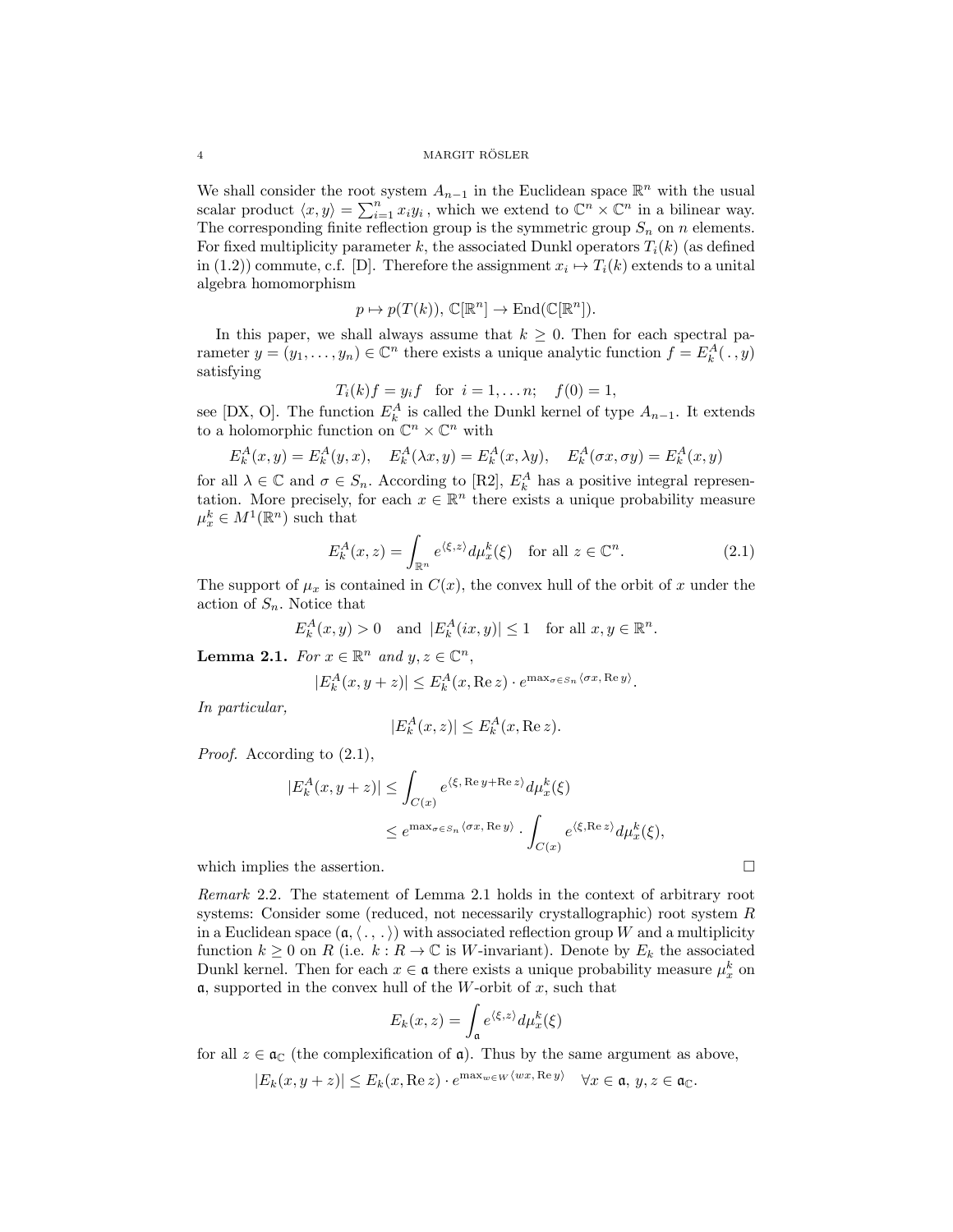We return to the root system  $A_{n-1}$  with multiplicity  $k \geq 0$ . Recall the weight function  $\omega_k$  introduced in (1.3). The associated Dunkl transform on  $L^1(\mathbb{R}^n, \omega_k)$  is defined by

$$
\widehat{f}^k(y) = \frac{1}{c_k} \int_{\mathbb{R}^n} f(x) E_k^A(x, -iy) \omega_k(x) dx
$$

with the normalization constant

$$
c_k = \int_{\mathbb{R}^n} e^{-|x|^2/2} \omega_k(x) dx.
$$

This is the classical Mehta integral, whose value is given by

$$
c_k = c_{k,n} = (2\pi)^{n/2} \prod_{j=1}^{n} \frac{\Gamma(1+jk)}{\Gamma(1+k)},
$$
\n(2.2)

c.f. [M1]. The Dunkl transform is a homeomorphism of the Schwartz space  $\mathcal{S}(\mathbb{R}^n)$ and there is an *L*<sup>1</sup>-inversion theorem, see [dJ1]: if  $f \in L^1(\mathbb{R}^n, \omega_k)$  with  $\hat{f}^k \in$  $L^1(\mathbb{R}^n, \omega_k)$ , then  $f(x) = (\hat{f}^k)^{\wedge k}(-x)$  for almost all  $x \in \mathbb{R}^n$ . The Dunkl operators act continuously on  $\mathcal{S}(\mathbb{R}^n)$  and therefore also on the space  $\mathcal{S}'(\mathbb{R}^n)$  of tempered distributions on R*<sup>n</sup>*, via

$$
\langle T_{\xi}(k)u, \varphi \rangle := -\langle u, T_{\xi}(k)\varphi \rangle, \quad u \in \mathcal{S}'(\mathbb{R}^n), \ \varphi \in \mathcal{S}(\mathbb{R}^n). \tag{2.3}
$$

Besides the Dunkl kernel  $E_k^A$ , we shall also need the Bessel function of type  $A_{n-1}$ ,

$$
J_k^A(x, y) := \frac{1}{n!} \sum_{\sigma \in S_n} E_k^A(\sigma x, y)
$$

which is symmetric (i.e.  $S_n$ -invariant) in both arguments.

*Remark* 2.3. For certain values of *k*, the Bessel function  $J_k^A$  has an interpretation in the context of symmetric spaces. In fact, consider for one of the (skew) fields  $\mathbb{F} = \mathbb{R}, \mathbb{C}, \mathbb{H}$  the set  $H_n(\mathbb{F}) := \{x \in M_n(\mathbb{F}) : x = \overline{x}^t\}$  of Hermitian  $n \times n$ -matrices over F. The unitary group  $U_n(\mathbb{F})$  acts on  $H_n(\mathbb{F})$  by conjugation  $x \mapsto uxu^{-1}$ , and  $X_n := U_n(\mathbb{F}) \ltimes H_n(\mathbb{F})/U_n(\mathbb{F})$  is a symmetric space of Euclidean type, which can be identified with the tangent space of the symmetric cone  $\Omega_n(\mathbb{F}) = \{x \in H_n(\mathbb{F}) :$ *x* positive definite} in the point  $I_n$  (the identity matrix). It is well known that the spherical functions of  $X_n$ , considered as functions of the spectra of matrices from *H<sub>n</sub>*(F), can be identified with the Bessel functions  $J_k^A(.,z), z \in \mathbb{C}^n$  with multiplicity  $k = d/2$ , where  $d = \dim_{\mathbb{R}} \mathbb{F} \in \{1, 2, 4\}$ . For details see [dJ2] and [RV1].

It will be important in this paper that for  $k > 0$ , the Bessel function  $J_k^A$  has a series expansion in terms of Jack polynomials. To describe this as well as some related facts, we have to introduce further notation; references are [Sta], [Kan], [BF1] and [FW].

Let  $\Lambda_n^+$  denote the set of partitions  $\lambda = (\lambda_1, \lambda_2, \ldots)$  with at most *n* parts. The number of parts of  $\lambda$  is also called its length and denoted by  $l(\lambda)$ . We consider the Jack polynomials  $C_{\lambda}^{\alpha} := C_{\lambda}^{(\alpha)}$  in *n* variables with parameter  $\alpha > 0$ , which are indexed by partitions  $\lambda \in \Lambda_n^+$  and are normalized such that

$$
(z_1 + \dots + z_n)^m = \sum_{|\lambda| = m} C_{\lambda}^{\alpha}(z) \quad \text{for all } m \in \mathbb{N}_0, z \in \mathbb{C}^n,
$$
 (2.4)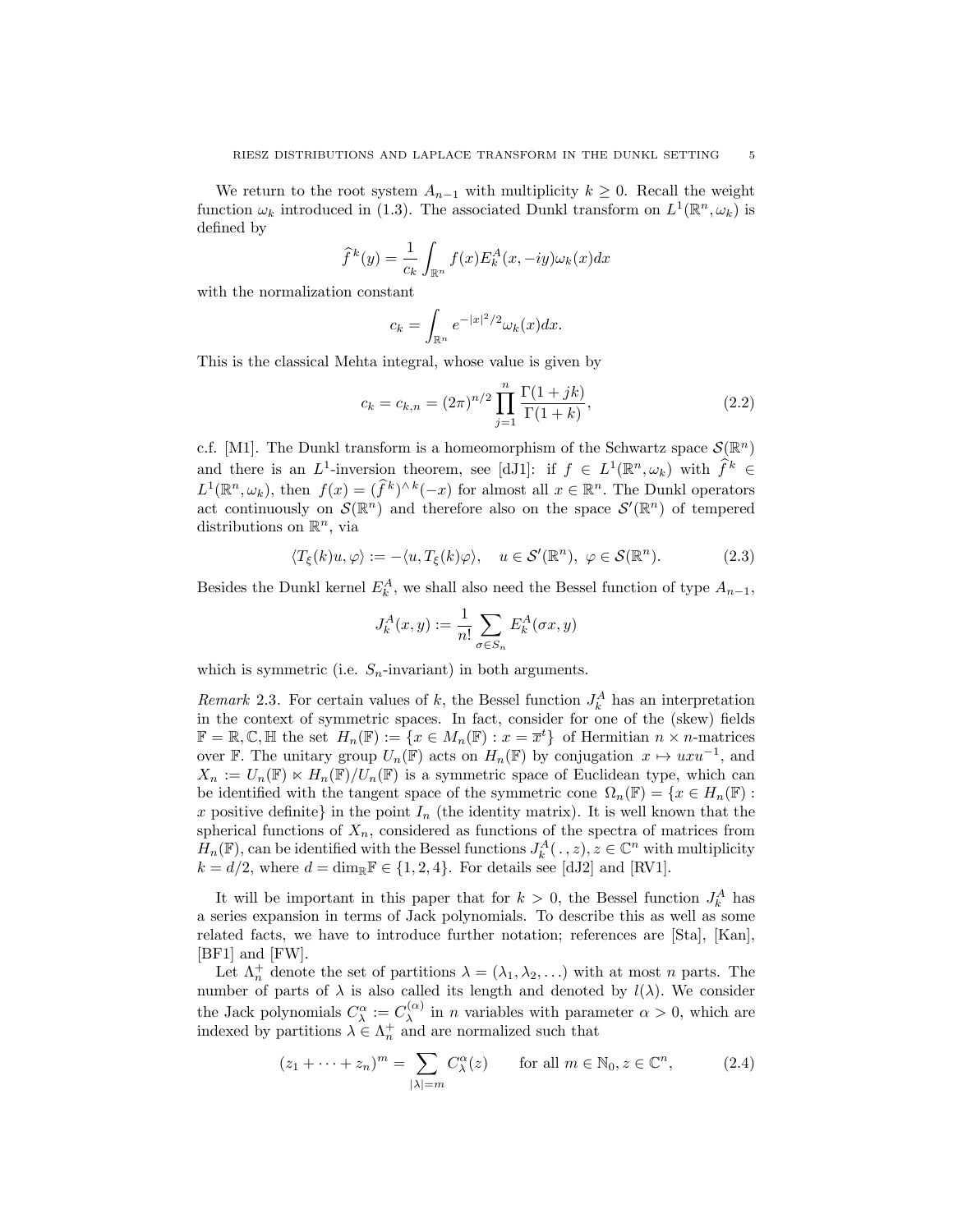#### $6$  MARGIT RÖSLER

where  $|\lambda| = \lambda_1 + \cdots + \lambda_n$  denotes the weight of  $\lambda$ . The polynomials  $C^{\alpha}_{\lambda}$  are symmetric and homogeneous of degree  $|\lambda|$ . If  $k > 0$ , then according to the relations (3.22) and  $(3.37)$  of [BF2],  $J_k^A$  is a <sub>0</sub> $F_0$ -hypergeometric function in two variables:

$$
J_k^A(z, w) = \sum_{\lambda \in \Lambda_n^+} \frac{1}{|\lambda|!} \cdot \frac{C_{\lambda}^{\alpha}(z) C_{\lambda}^{\alpha}(w)}{C_{\lambda}^{\alpha}(\underline{1})} =: {}_0F_0^{\alpha}(z, w) \text{ with } \alpha = 1/k \tag{2.5}
$$

where we use the notation  $\underline{1} := (1, \ldots, 1) \in \mathbb{R}^n$ . It is known from [KS] that

$$
C^{\alpha}_{\lambda}(z) = \sum_{|\mu|=|\lambda|} c^{\alpha}_{\lambda,\mu} z^{\mu}
$$
\n(2.6)

with nonnegative coefficients  $c^{\alpha}_{\lambda,\mu} \geq 0$ . Denoting  $||z||_{\infty} = \sup_{1 \leq i \leq n} |z_i|$ , we therefore have

$$
|C_{\lambda}^{\alpha}(z)| \le C_{\lambda}^{\alpha}(\underline{1}) \cdot ||z||_{\infty}^{|\lambda|} \tag{2.7}
$$

and thus by  $(2.4)$ 

$$
\sum_{|\lambda|=m} \frac{|C_{\lambda}^{\alpha}(z)C_{\lambda}^{\alpha}(w)|}{C_{\lambda}^{\alpha}(\underline{1})} \le (n||z||_{\infty}||w||_{\infty})^{m}.
$$
\n(2.8)

This implies that the series (2.5) converges locally uniformly on  $\mathbb{C}^n \times \mathbb{C}^n$ .

*Remark* 2.4*.* An alternative proof of the expansion (2.5) is obtained by symmetrization from an analogous expansion of the Dunkl kernel in terms of non-symmetric Jack polynomials, see [R1], Lemma 3.1 and Example 3.6.

## 3. The type *A* Laplace transform

We again consider the root system  $A_{n-1}$  with some fixed multiplicity  $k \geq 0$ . For  $x = (x_1, \ldots, x_n), y = (y_1, \ldots, y_n) \in \mathbb{R}^n$  we write  $x \leq y$  (and  $y \geq x$ ) if  $x_i \leq y_i$  for all  $i = 1, \ldots, n$ . This defines a partial order on  $\mathbb{R}^n$ . For  $s \in \mathbb{C}$ , we use the abbreviation

$$
\underline{s} := (s, \ldots, s) \in \mathbb{C}^n.
$$

We further write  $\mathbb{R}_+ := ]0, \infty[$  and put

$$
||z||_1 := \sum_{i=1}^n |z_i| \text{ for } z \in \mathbb{C}^n.
$$

The rigorous foundation of the Laplace transform in the Dunkl setting associated with  $A_{n-1}$  will be based on the following factorization and exponential decay of the Dunkl kernel  $E_k^A$ .

**Lemma 3.1.** (1) *For all*  $x, z \in \mathbb{C}^n$  *and*  $s \in \mathbb{C}$ *,* 

$$
E_k^A(x, z + \underline{s}) = e^{\langle x, \underline{s} \rangle} \cdot E_k^A(x, z).
$$

(2) Let  $x \in \overline{\mathbb{R}^n_+}$  and  $a \in \mathbb{R}^n$ . Then for all  $z \in \mathbb{C}^n$  with  $\text{Re } z \ge a$ ,

$$
|E_k^A(-x, z)| \le E_k^A(-x, a) \le \exp(-\|x\|_1 \cdot \min_{1 \le i \le n} a_i).
$$

*In particular, if*  $\text{Re } z \geq \frac{s}{s}$  *for some*  $s > 0$ *, then* 

$$
|E_k^A(-x,z)| \le e^{-s||x||_1} \quad \forall \, x \in \overline{\mathbb{R}_+^n}.
$$

*Properties* (1) *and* (2) *are also valid for the Bessel function*  $J_k^A$ .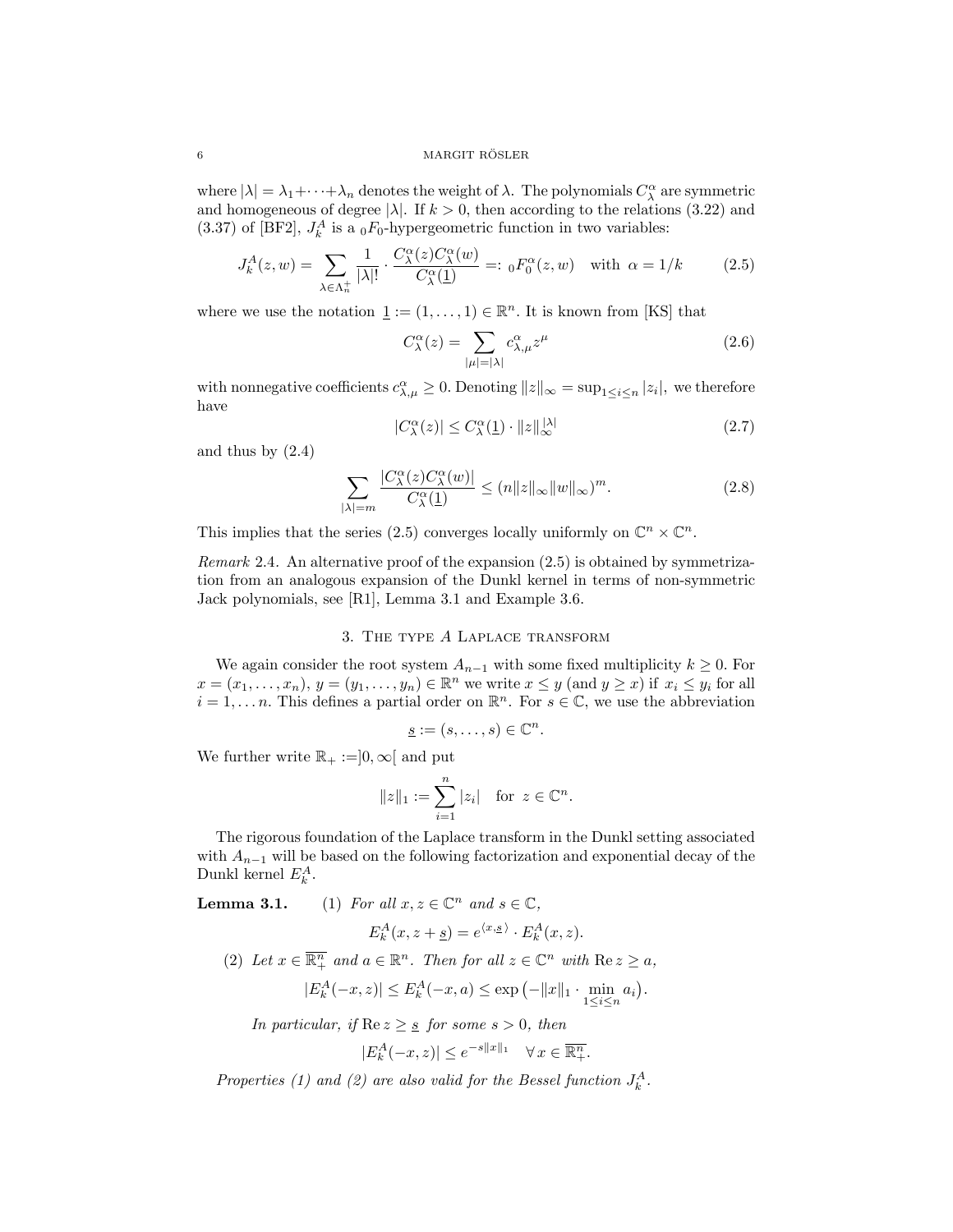*Proof.* (1) By analyticity, it suffices to consider  $x \in \mathbb{R}^n$ . Then the assertion follows easily from Proposition 3.19 of [BF2], where  $s = 1$ . It can also be deduced from formula (2.1), as follows: We have  $\langle \xi, \underline{1} \rangle = \langle x, \underline{1} \rangle$  for all  $\xi$  in the  $S_n$ -orbit of *x*, which implies that  $\langle \xi, \underline{s} \rangle = \langle x, \underline{s} \rangle$  for all  $\xi \in C(x)$  and all  $s \in \mathbb{C}$ . The statement is then immediate from formula (2.1).

(2) In view of Lemma (2.1) it suffices to consider  $z \in \mathbb{R}^n$  with  $z \geq a$ . Our assumption  $x \geq 0$  implies that  $\xi \geq 0$  for all  $\xi \in C(x)$  and therefore also  $\langle \xi, z-a \rangle \geq 0$ . Thus by  $(2.1)$ ,

$$
|E_k^A(-x,z)|=\int_{C(x)}e^{-\langle\xi,z-a\rangle}e^{-\langle\xi,a\rangle}d\mu^k_x(\xi)\,\leq\,\int_{C(x)}e^{-\langle\xi,a\rangle}d\mu^k_x(\xi)=E_k^A(-x,a).
$$

For the second inequality, we start with the last identity in the above formula and write  $\xi \in C(x)$  as

$$
\xi = \sum_{\sigma \in S_n} \lambda_\sigma \sigma x \quad \text{with} \quad \lambda_\sigma \ge 0, \sum_{\sigma \in S_n} \lambda_\sigma = 1.
$$

Using the estimate

$$
\langle \sigma x, a \rangle \ge ||x||_1 \cdot \min_{1 \le i \le n} a_i \quad (\sigma \in S_n)
$$

we obtain that  $\langle \xi, a \rangle \ge ||x||_1 \cdot \min a_i$ . This implies that  $E_k^A(-x, a) \le e^{-||x||_1 \cdot \min a_i}$ . The same assertions for  $J_k^A$  are immediate.  $\Box$ 

Following [BF2, Section 3.4], we define the type *A* Laplace transform of a function  $f \in L^1_{\text{loc}}(\mathbb{R}^n_+, \omega_k)$  as

$$
\mathcal{L}_k f(z) := \int_{\mathbb{R}_+^n} f(x) E_k^A(-x, z) \omega_k(x) dx \quad (z \in \mathbb{C}^n), \tag{3.1}
$$

provided the integral exists.

*Remarks* 3.2*.* 1. In [M3, formula (2) on p. 38], Macdonald defines the Laplace transform with the  $S_n$ -invariant kernel

$$
e(-x, z) = J_k^A(-x, z)
$$

instead of  $E_k^A(-x, z)$  (see [M3, p.26] for the definition of *e*). If *f* is  $S_n$ -invariant, then in (3.1) the Dunkl kernel  $E_k^A(-x, z)$  may be replaced by  $J_k^A(-x, z)$  without affecting the value of the integral. So in the symmetric case, our definition coincides with that of Macdonald up to a constant factor.

2. Macdonald's definition of the Laplace transform in [M3] is closely related to the well-known Laplace transform on symmetric cones. To explain this relation, suppose that *V* is a simple Euclidean Jordan algebra with Jordan multiplication  $(x, y) \mapsto xy$  and scalar product  $(x|y) = \text{tr}(xy)$  where tr denotes the Jordan trace on *V*, i.e. tr(*x*) is the sum of eigenvalus of *x*. Let  $\Omega \subset V$  be the associated symmetric cone. It can be written as a Riemannian symmetric space  $\Omega = G/K$  where G is the identity component of the automorphism group of  $\Omega$  and  $K = G \cap O(V)$ . We refer to [FK] for these facts and a general introduction to the analysis on symmetric cones. The Laplace transform of a function  $F \in L^1_{loc}(\Omega)$  is defined by

$$
\mathcal{L}F(y) = \int_{\Omega} F(x)e^{-(x|y)}dx \quad (y \in V),
$$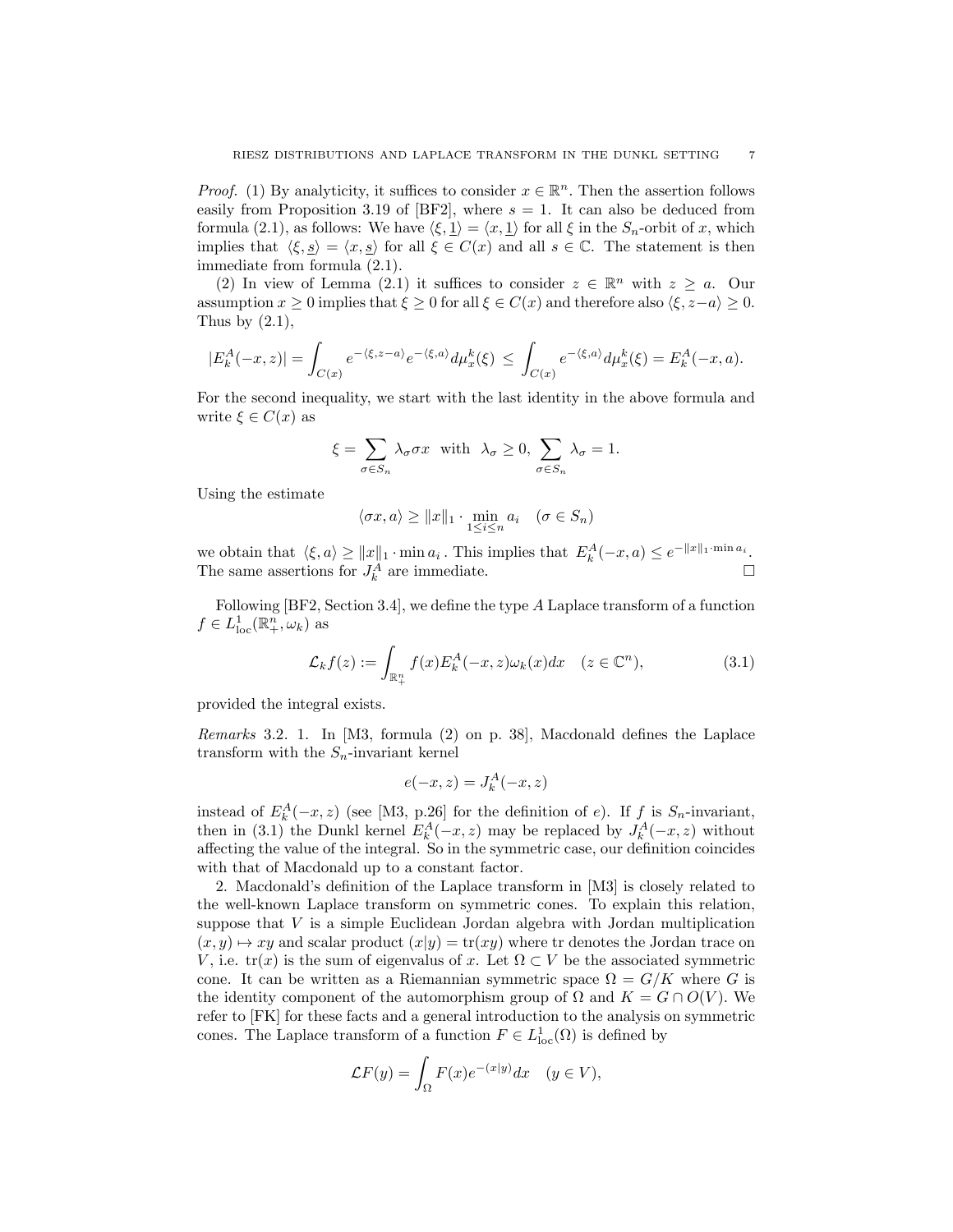#### $\begin{array}{c} \text{MARGIT RÖSLER} \end{array}$

provided the integral exists. Suppose the rank of *V* is *n.* Then the possible ordered spectra of elements from  $\Omega$  are given by the set

$$
C_{+} = \{ \xi = (\xi_1, \ldots, \xi_n) \in \mathbb{R}^n : \xi_1 \geq \cdots \geq \xi_n > 0 \}.
$$

If *F* is *K*-invariant, it can be uniquely written as  $F(x) = f(\text{spec}(x))$ , where spec(*x*)  $\in$  *C*<sub>+</sub> denotes the set of eigenvalues of *x* ordered by size and  $f: C_+ \to \mathbb{C}$ is measurable. Fix some Jordan frame  $(c_1, \ldots, c_n)$  of *V* (that is, the  $c_j$  form a complete system of orthogonal primitive idempotents in *V*). For  $\xi \in C_+$  let  $\underline{\xi} := \sum_{j=1}^{n} \xi_j c_j \in \Omega$ . Then according to Theorem VI.2.3 of [FK],

$$
\mathcal{L}F(y) = c_0 \int_{C_+} f(\xi) \left( \int_K e^{-(k\xi|y)} dk \right) \prod_{1 \le i < j \le n} (\xi_i - \xi_j)^d d\xi
$$

where  $d \in \mathbb{N}$  denotes the Peirce constant of *V* and  $c_0 > 0$  is some normalization constant depending on *V.* In order to identify the integral over *K*, we recall the spherical (or zonal) polynomials  $Z_{\lambda}$  on *V* which are indexed by partitions  $\lambda \in \mathbb{N}_0^n$ and normalized such that for each  $m \in \mathbb{N}_0$ ,

$$
(\operatorname{tr} x)^m = \sum_{|\lambda|=m} Z_{\lambda}(x) \quad (x \in V), \tag{3.2}
$$

see Section XI.5 of [FK]. The  $Z_{\lambda}$  are *K*-invariant and thus depend only on the eigenvalues of their argument. As such, they are given by Jack polynomials:

$$
Z_{\lambda}(x) = C_{\lambda}^{\alpha}(\text{spec}(x)) \quad \text{with } \alpha = \frac{2}{d}, \tag{3.3}
$$

see the notes to Chap. XI in [FK]. Further, the  $Z_{\lambda}$  satisfy the product formula

$$
\frac{Z_{\lambda}(x)Z_{\lambda}(y)}{Z_{\lambda}(e)} = \int_{K} Z_{\lambda} \left( P(\sqrt{x})ky \right) dk \quad (x \in \Omega, y \in V)
$$

where  $P$  denotes the quadratic representation of  $V$ . This is immediate from  $[FK,$ Corollary XI.3.2] and the fact that  $P(\sqrt{x})e = x$ .

Now consider the type *A* Bessel function  $J_k^A$  with multiplicity  $k = d/2$ . Let  $x \in \Omega$ ,  $y \in V$  and  $\xi = \text{spec}(x)$ ,  $\eta = \text{spec}(y)$ . Then by relations (3.2) and (3.3),

$$
J_{d/2}^{A}(\xi, \eta) = \sum_{\lambda \ge 0} \frac{1}{|\lambda|!} \frac{Z_{\lambda}(x) Z_{\lambda}(y)}{Z_{\lambda}(e)}
$$
  
= 
$$
\int_{K} e^{\text{tr}(P(\sqrt{x})ky)} dk = \int_{K} e^{(x|ky)} dk.
$$

Therefore  $\mathcal{L}F(y)$  depends only on  $\eta = \text{spec}(y)$  and is given by

$$
\mathcal{L}F(y) = c_0 \int_{C_+} f(\xi) J_{d/2}^A(-\eta, \xi) \,\omega_{d/2}(\xi) d\xi.
$$

Extending  $f$  to a symmetric function on  $\mathbb{R}^n_+$ , this becomes

$$
\mathcal{L}F(y) = \frac{c_0}{n!} \int_{\mathbb{R}^n_+} f(\xi) J_{d/2}^A(-\xi, \eta) \, \omega_{d/2}(\xi) d\xi,
$$

which coincides, up to a constant, with Macdonald's Laplace transform for  $k = d/2$ .

Let us now continue the study of the type *A* Laplace transform  $\mathcal{L}_k$ .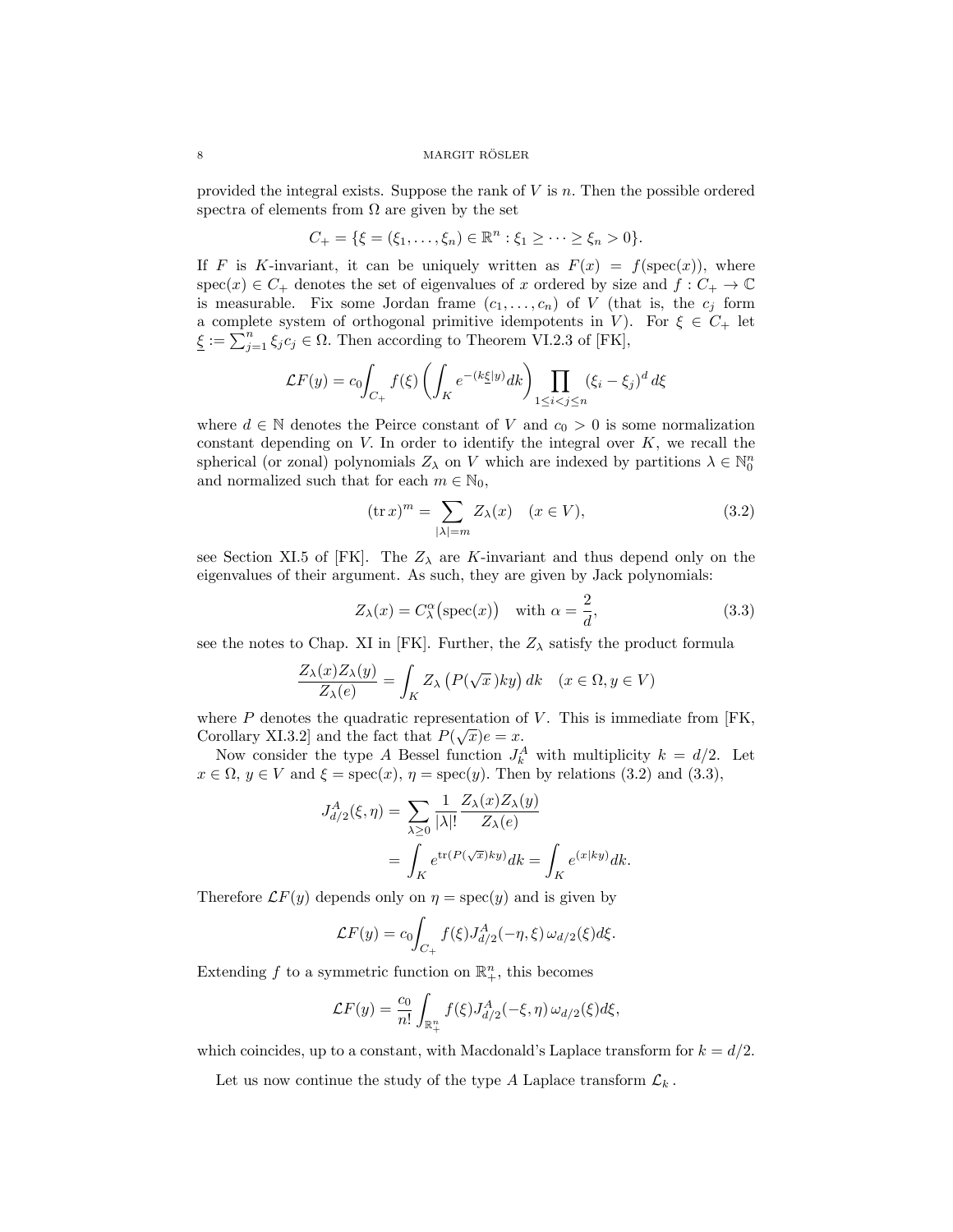**Lemma 3.3.** Let  $f \in L^1_{loc}(\mathbb{R}^n_+)$  and suppose that  $\mathcal{L}_k f(a)$  exists for some  $a \in \mathbb{R}^n$ , *that is*

$$
\int_{\mathbb{R}^n_+} |f(x)| E_k^A(-x, a) \, \omega_k(x) dx < \infty.
$$

*Then the following hold.*

(1)  $\mathcal{L}_k f(z)$  *exists for* all  $z \in \mathbb{C}^n$  *with*  $\text{Re } z \geq a$ *,* and  $\mathcal{L}_k f$  *is holomorphic on the half space*

$$
H_n(a) := \{ z \in \mathbb{C}^n : \text{Re}\, z > a \}.
$$

(2) If  $p \in \mathbb{C}[\mathbb{R}^n]$  is a polynomial, then  $\mathcal{L}_k(fp)(z)$  exists for all  $z \in H_n(a)$ , and  $p(-T(k))$ ( $\mathcal{L}_k f$ ) =  $\mathcal{L}_k (fp)$  *on*  $H_n(a)$ *.* 

*Proof.* Part (1) is immediate from Lemma 3.1(2) and standard theorems for holomorphic parameter integrals. For part (2), let 
$$
z \in H_n(a)
$$
 and choose  $\epsilon > 0$  such that  $\text{Re } z > a + \epsilon$ . Then for  $x \in \mathbb{R}^n_+$  we have  $|E_k^A(-x, z)| \leq e^{-\epsilon ||x||_1} E_k^A(-x, a)$ , due to Lemma 3.1. This implies that  $\mathcal{L}_k(fp)(z)$  exists for each polynomial p, and differentiation under the integral gives

$$
-T_{e_i}(k)\mathcal{L}_k f(z) = \int_{\mathbb{R}^n_+} x_i f(x) E_k^A(-x, z) \omega_k(x) dx, \quad 1 \le i \le n.
$$

The statement now follows by induction.  $\Box$ 

*Example* 3.4. Suppose that *f* is measurable on  $\mathbb{R}^n_+$  and exponentially bounded according to

$$
|f(x)| \le Ce^{s||x||_1}
$$

with constants  $C > 0$  and  $s \in \mathbb{R}$ . Then by Lemma 3.1(2),  $\mathcal{L}_k f(z)$  exists for all  $z \in H_n(\underline{s})$ .

We continue with some further elementary properties of the Laplace transform:

**Lemma 3.5.** Suppose that  $f$  is measurable on  $\mathbb{R}^n_+$  with  $|f(x)| \leq C \cdot e^{s||x||_1}$  for some  $s \in \mathbb{R}$ *. Then* 

(1) *For*  $z \in H_n(0)$ ,  $\mathcal{L}_k(e^{-\langle x, \underline{s} \rangle} f)(z) = \mathcal{L}_k(f)(z + \underline{s})$ .

(2) Let  $y \in \mathbb{R}^n$ . Then  $\mathcal{L}_k f(x+iy) \longrightarrow 0$  as  $\min x_i \to \infty$ .

(3) Let  $x > s$ *. Then*  $\mathcal{L}_k f(x + iy) \longrightarrow 0$  *as*  $\min y_i \rightarrow \infty$ *.* 

*Proof.* (1) This is obvious from Lemma 3.1(1) (c.f. also [BF2]).

(2) Write  $x = x' + \xi$  with  $\xi = \min x_i$  and  $x' \ge 0$ . Then

$$
\mathcal{L}_k f(x+iy) = \int_{\mathbb{R}^n_+} e^{-\langle u, \underline{\xi} \rangle} E_k^A(-u, x'+iy) f(u) \omega_k(u) du
$$

where

$$
|e^{-\langle u, \underline{\xi} \rangle} E_k^A(-u, x' + iy) f(u)| \leq C \cdot e^{(s-\xi) ||u||_1} E_k^A(-u, x') \leq C \cdot e^{(s-\xi) ||u||_1}.
$$

As  $\xi \to \infty$ , the dominated convergence theorem yields the assertion.

(3) As above, write  $y = y' + \eta$  with  $\eta = \min y_i$  and  $y' \ge 0$ . Then

$$
\mathcal{L}_k f(x+iy) = \int_{\mathbb{R}^n_+} f(u) E_k^A(-u, x+iy') e^{-i\langle u, \underline{\eta} \rangle} \omega_k(u) du.
$$

The statement now follows from Lemma 3.1 together with the Riemann-Lebesgue Lemma for the classical Fourier transform.

□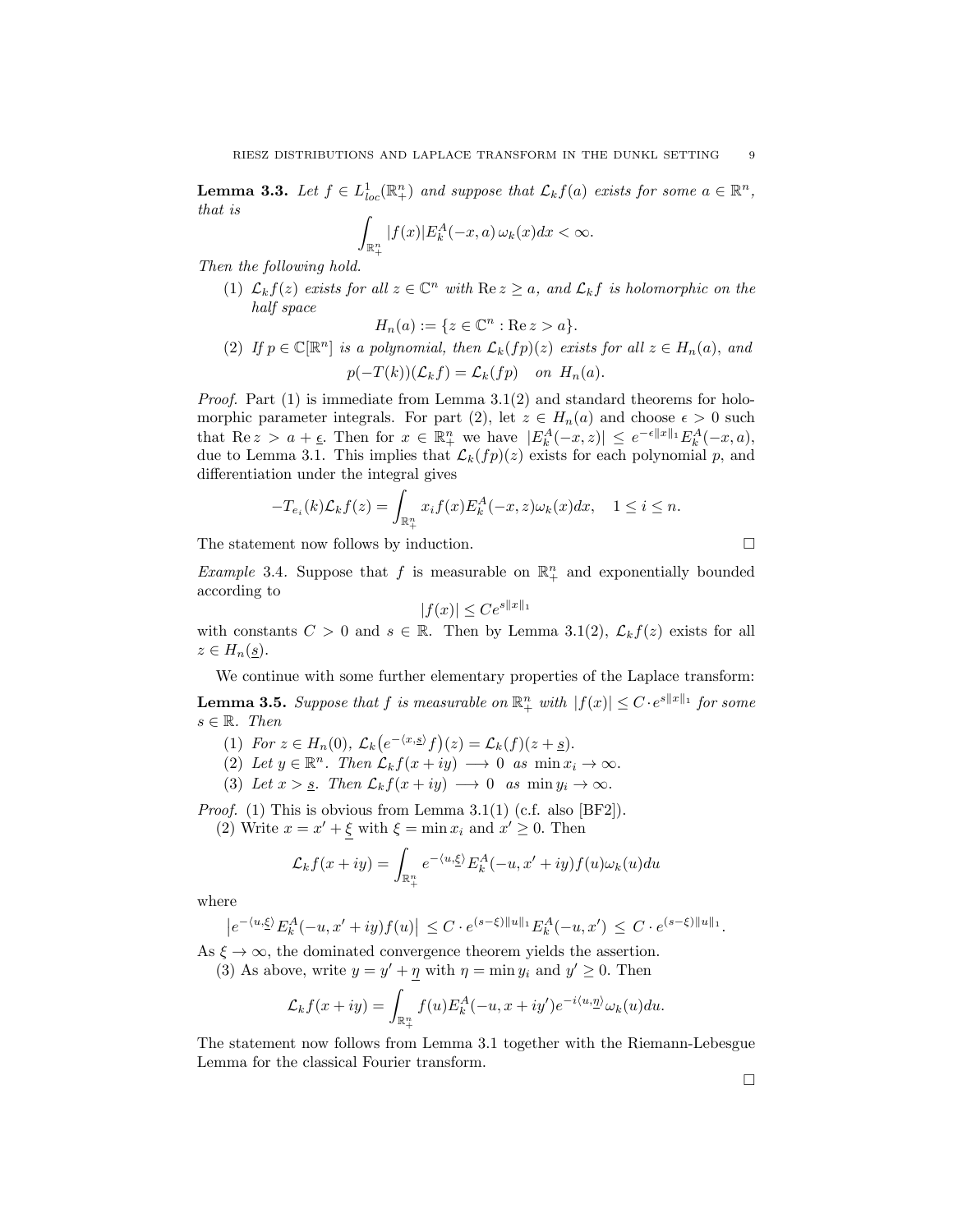Our next result is a Cauchy-type inversion theorem for the Laplace transform. We extend the weight function  $\omega_k$  to  $\mathbb{C}^n$  by

$$
\omega_k(z) := \prod_{1 \le i < j \le n} |z_i - z_j|^{2k}.
$$

**Theorem 3.6.** *Suppose that*  $\mathcal{L}_k f(\underline{s})$  *exists for some*  $s \in \mathbb{R}$ *, and that* 

$$
y \mapsto \mathcal{L}_k f(\underline{s} + iy) \in L^1(\mathbb{R}^n, \omega_k).
$$

*Then f has a continuous representative f*0*, and*

$$
\frac{(-i)^n}{c_k^2} \int_{\text{Re }z=s} \mathcal{L}_k f(z) E_k^A(x, z) \,\omega_k(z) dz = \begin{cases} f_0(x) & \text{if } x > 0\\ 0 & \text{otherwise.} \end{cases} \tag{3.4}
$$

*Here dz is understood as an n-fold line integral.*

*Proof.* Lemma 3.3 assures that  $\mathcal{L}_k f(\underline{s}+iy)$  indeed exists for all  $y \in \mathbb{R}^n$ . By Lemma 3.1, the left-hand side of (3.4) can also be written as

$$
\frac{1}{c_k^2} e^{\langle x, \underline{s} \rangle} \int_{\mathbb{R}^n} \mathcal{L}_k f(\underline{s} + iy) E_k^A(x, iy) \, \omega_k(y) dy.
$$

This integral is absolutely convergent by our assumption. Extend  $f$  to  $\mathbb{R}^n$  by

$$
\widetilde{f}(x) := \begin{cases} f(x) & \text{if } x > 0 \\ 0 & \text{otherwise} \end{cases}
$$

and put  $F(x) = e^{-\langle x, \underline{s} \rangle} f(x)$ . As  $e^{-\langle x, \underline{s} \rangle} = E_k^A(-x, \underline{s})$ , we have  $F \in L^1(\mathbb{R}^n, \omega_k)$ . In view of Lemma 3.1, the Dunkl transform of *F* is given by

$$
\widehat{F}^k(y) = \frac{1}{c_k} \int_{\mathbb{R}^n_+} e^{-\langle x, \underline{s} \rangle} f(x) E_k^A(-ix, y) \omega_k(x) dx = \frac{1}{c_k} \mathcal{L}_k f(\underline{s} + iy), \ y \in \mathbb{R}^n.
$$

From this relation, our assumption and the  $L^1$ -inversion theorem for the Dunkl transform it follows that  $F$  has a continuous representative with

$$
c_k^2 F(x) = c_k \int_{\mathbb{R}^n} \widehat{F}^k(y) E_k^A(ix, y) \omega_k(y) dy = \int_{\mathbb{R}^n} \mathcal{L}_k f(\underline{s} + iy) E_k^A(iy, x) \omega_k(y) dy.
$$

Hence  $f$  has a continuous representative as well, satisfying

$$
\widetilde{f}(x) = \frac{1}{c_k^2} \int_{\mathbb{R}^n} \mathcal{L}_k f(\underline{s} + iy) E_k^A(x, \underline{s} + iy) \omega_k(\underline{s} + iy) dy
$$

$$
= \frac{(-i)^n}{c_k^2} \int_{\text{Re } z = \underline{s}} \mathcal{L}_k f(z) E_k^A(x, z) \omega_k(z) dz.
$$

This implies the assertion.  $\Box$ 

As an immediate consequence of this theorem, we obtain

**Corollary 3.7** (Injectivity of the Laplace transform). Let  $f \in L^1_{loc}(\mathbb{R}^n_+,\omega_k)$  and  $s \in \mathbb{R}$  such that  $\mathcal{L}_k f(s)$  exists and  $\mathcal{L}_k f(s+iy) = 0$  for all  $y \in \mathbb{R}^n$ . Then  $f = 0$  a.e.

*Remark* 3.8*.* Following a method of Yan [Y2], Baker and Forrester [BF2] proved a weaker injectivity result for the Laplace transform  $\mathcal{L}_k$  on a certain weighted  $L^2$ space by applying suitable Dunkl operators to the Laplace integral.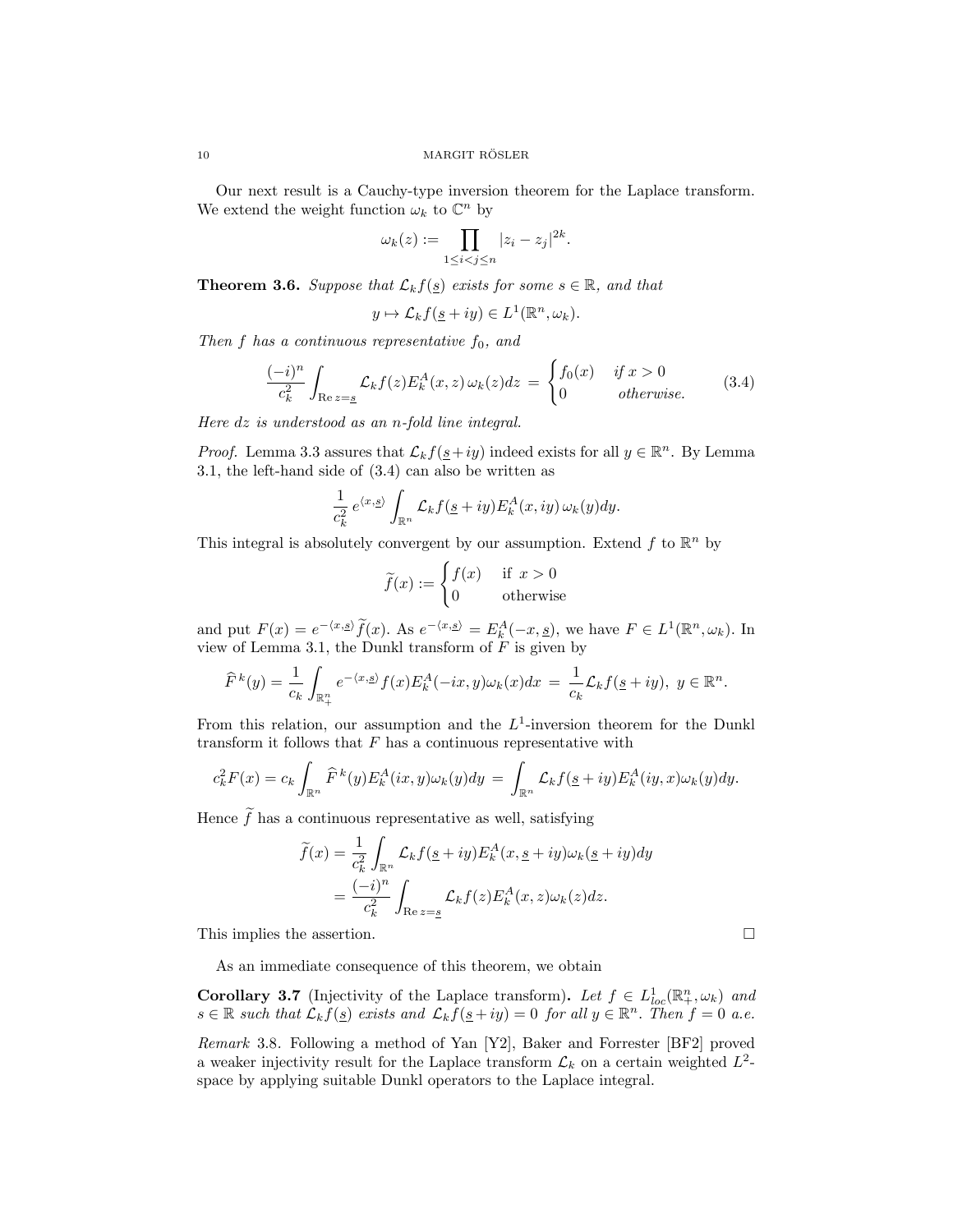#### 4. The type *A* Laplace transform of tempered distributions

In this section, we define the Laplace transform of tempered distributions in the Dunkl setting. We follow the classical approach, see e.g. [V]. Denote by  $\mathcal{S}(\mathbb{R}^n)$  the classical Schwartz space of rapidly decreasing functions on  $\mathbb{R}^n$  and by  $\mathcal{S}'(\mathbb{R}^n)$  the space of tempered distributions on  $\mathbb{R}^n$ . Let further

$$
\mathcal{S}'_{+}(\mathbb{R}^{n}) = \{u \in \mathcal{S}'(\mathbb{R}^{n}) : \operatorname{supp} u \subseteq \overline{\mathbb{R}^{n}_{+}}\}
$$

denote the set of tempered distributions supported in  $\overline{\mathbb{R}^n_+}$ . In order to define the Laplace transform of  $u \in S'_{+}(\mathbb{R}^{n})$ , choose a cutoff function  $\chi \in C^{\infty}(\mathbb{R}^{n})$  with  $\sup p \chi \subseteq ] - \epsilon, \infty[^n$  for some  $\epsilon > 0$  and  $\chi(x) = 1$  in a neighborhood of  $\overline{\mathbb{R}^n_+}$ .

**Lemma 4.1.** For each  $z \in H_n(0)$  the function  $x \mapsto \chi(x)E_k^A(x, -z)$  belongs to  $\mathcal{S}(\mathbb{R}^n)$ .

*Proof.* We use the following estimates from [dJ1] for the partial derivatives of the Dunkl kernel: There are constants  $C_{\nu} > 0$ ,  $\nu \in \mathbb{N}_0^n$ , such that for all  $x \in \mathbb{R}^n$  and  $z \in \mathbb{C}^n$ ,

$$
|\partial_{x}^{\nu} E_{k}^{A}(x, z)| \leq C_{\nu} \cdot ||z||_{\infty}^{|\nu|} e^{\max_{\sigma \in S_{n}} \langle \sigma x, \text{Re } z \rangle}.
$$
 (4.1)

A short computation shows that for  $x \in \mathbb{R}^n$  with  $x > -\epsilon$ ,  $z \in \mathbb{C}^n$  with  $\text{Re } z \geq s > 0$ and  $\sigma \in S_n$ ,

$$
\langle \sigma x, \text{Re } z \rangle \geq s \cdot \sum_{i=1}^{n} x_i - \epsilon \cdot ||\text{Re } z - \underline{s}||_1.
$$

Therefore

$$
|\partial_x^{\nu} E_k(x, -z)| \le C_{\nu} \|z\|_{\infty}^{|\nu|} e^{\epsilon \|\text{Re}\, z - \underline{s}\|_1} \cdot e^{-s \sum_{i=1}^n x_i}.
$$
 (4.2)

This easily implies the assertion. □

**Definition 4.2.** The Laplace transform of  $u \in \mathcal{S}'_+(\mathbb{R}^n)$  is defined by

$$
\mathcal{L}_k u : H_n(0) \to \mathbb{C}, \ \mathcal{L}_k u(z) := \langle u_x, \chi(x) E_k^A(x, -z) \rangle,
$$

where the notation  $u_x$  indicates that  $u$  acts on functions of the variable  $x$ , and the cutoff function  $\chi$  is as above. As *u* is supported in  $\overline{\mathbb{R}^n_+}$ , this definition is independent of the choice of χ*.*

*Remark* 4.3. If  $m \in S'_{+}(\mathbb{R}^n)$  is of order zero, i.e. a complex tempered Radon measure supported in  $\overline{\mathbb{R}^n_+}$ , then its Laplace transform is given by

$$
\mathcal{L}_k m(z) = \int_{\overline{\mathbb{R}^n_+}} E_k^A(x, -z) dm(x), \quad z \in H_n(0).
$$

The exponential decay properties of  $E_k^A$  in Lemma 3.1 together with Morera's theorem imply that  $\mathcal{L}_k m$  is holomorphic on  $H_n(0)$  and may be differentiated under the integral.

*Example* 4.4*.* Denote by  $\delta_x$  the Dirac distribution in the point  $x \in \mathbb{R}^n$ . Then  $\mathcal{L}_k(\delta_0) = 1.$ 

Theorem 4.5 (Injectivity of the Laplace transform of tempered distributions). *Let*  $u \in S'_{+}(\mathbb{R}^{n})$  *and suppose that there is some*  $s \in ]0, \infty[$  *such that*  $\mathcal{L}_{k}u(\underline{s}+iy)=0$ *for all*  $y \in \mathbb{R}^n$ *. Then*  $u = 0$ *.*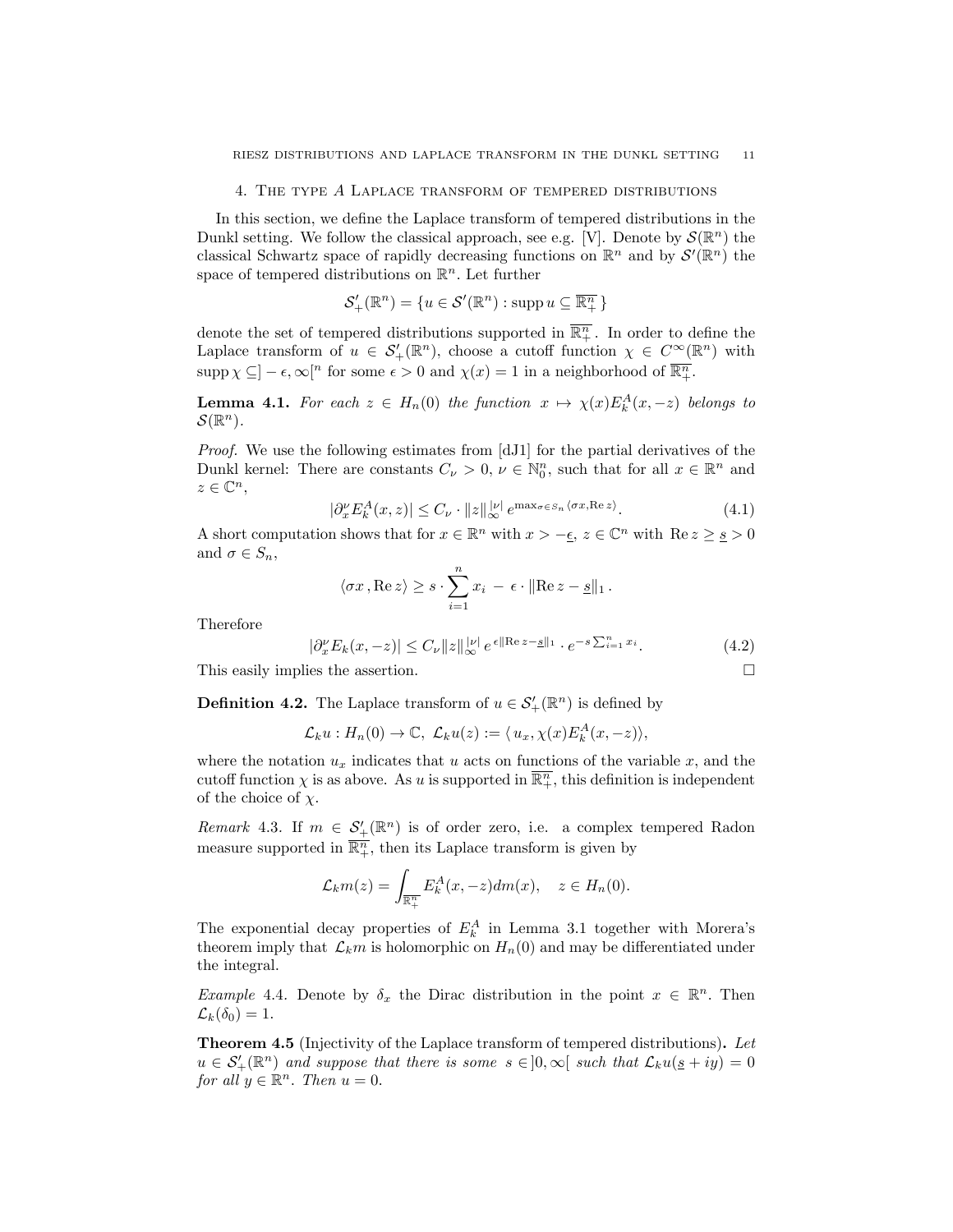*Proof.* Fix a cutoff function  $\chi$  as above, and let  $\varphi \in \mathcal{D}(\mathbb{R}^n)$ . By Lemma 4.1, the function  $\xi \mapsto \chi(\xi)E_k(-\underline{s}-iy,\xi)$  belongs to  $\mathcal{S}(\mathbb{R}^n)$  for each  $y \in \mathbb{R}^n$ , and it is easily checked that

$$
\psi(\xi, y) := \chi(\xi) E_k^A(-\underline{s} - iy, \xi) \varphi(y) \in \mathcal{S}(\mathbb{R}^n \times \mathbb{R}^n).
$$

Consider the weight function  $\omega_k$  as a regular tempered distribution on  $\mathbb{R}^n$  in the usual way. Then by Fubini's theorem for tensor products of tempered distributions (see e.g. [V, Section  $5.5$ ]),

$$
0 = \int_{\mathbb{R}^n} \mathcal{L}_k u(\underline{s} + iy) \varphi(y) \omega_k(y) dy
$$
  
\n
$$
= \int_{\mathbb{R}^n} \langle u_{\xi}, \chi(\xi) E_k^A(-\underline{s} - iy, \xi) \rangle \varphi(y) \omega_k(y) dy
$$
  
\n
$$
= \int_{\mathbb{R}^n} \langle u_{\xi}, \psi(\xi, y) \rangle \omega_k(y) dy = \langle u \otimes \omega_k, \psi \rangle = \langle u_{\xi}, \int_{\mathbb{R}^n} \psi(\xi, y) \omega_k(y) dy \rangle
$$
  
\n
$$
= \langle u_{\xi}, \chi(\xi) e^{-\langle \underline{s}, \xi \rangle} \int_{\mathbb{R}^n} E_k^A(-iy, \xi) \varphi(y) \omega_k(y) dy \rangle
$$
  
\n
$$
= \langle e^{-\langle \underline{s}, \cdot \rangle} u, \widehat{\varphi}^k \rangle.
$$

Since  $\mathcal{D}(\mathbb{R}^n)$  is dense in  $\mathcal{S}(\mathbb{R}^n)$  and the Dunkl transform is a homeomorphism of  $\mathcal{S}(\mathbb{R}^n)$ , it follows that  $u = 0$ .  $\mathcal{S}(\mathbb{R}^n)$ , it follows that  $u=0$ .

### 5. Riesz distributions in the type *A* Dunkl setting

In this section we assume that  $k > 0$ . We put  $\mu_0 := k(n-1)$  and introduce the normalization constant

$$
d_n(k) := \prod_{j=1}^n \frac{\Gamma(1+jk)}{\Gamma(1+k)} = (2\pi)^{-n/2} c_{k,n}
$$

with the Mehta constant  $c_{k,n}$  from (2.2), as well as the multivariable Gamma function and generalized Pochhammer symbol

$$
\Gamma_n(\mu;k) := \prod_{j=1}^n \Gamma(\mu - k(j-1)), \quad [\mu]_{\lambda}^k := \prod_{j=1}^{l(\lambda)} (\mu - k(j-1))_{\lambda_j}
$$

for  $\mu \in \mathbb{C}$  and partitions  $\lambda \in \Lambda_n^+$ . Here  $(a)_n = a(a+1)\cdots(a+n-1)$ . Notice that the pole set of  $\Gamma_n(.; k)$  is given by  $\{0, k, \ldots, k(n-1)\} - \mathbb{N}_0$ .

Before turning to Riesz distributions, we provide some Laplace transform formulas which will be useful in the sequel. Recall the Jack polynomials  $C^{\alpha}_{\lambda}$  in *n* variables with  $\alpha > 0$ . It will be convenient to work with the renormalized polynomials

$$
\widetilde{C}^{\alpha}_{\lambda}(z) := \frac{C^{\alpha}_{\lambda}(z)}{C^{\alpha}_{\lambda}(\underline{1})}, \quad \underline{1} = (1, \ldots, 1) \in \mathbb{R}^{n}.
$$

Recall our notation  $D(x) = \prod_{i=1}^{n} x_i$  for  $x \in \mathbb{R}^n$ . We need the following integral formula which is due to Macdonald.

**Lemma 5.1** ([M3], formula (6.18)). *For*  $\mu \in \mathbb{C}$  *with*  $\text{Re } \mu > \mu_0$  *and*  $\lambda \in \Lambda_n^+$ ,

$$
\int_{\mathbb{R}_+^n} \widetilde{C}_{\lambda}^{1/k}(x) e^{-\langle x, \underline{1} \rangle} D(x)^{\mu - \mu_0 - 1} \omega_k(x) dx = d_n(k) \Gamma_n(\mu; k) \cdot [\mu]_{\lambda}^k. \tag{5.1}
$$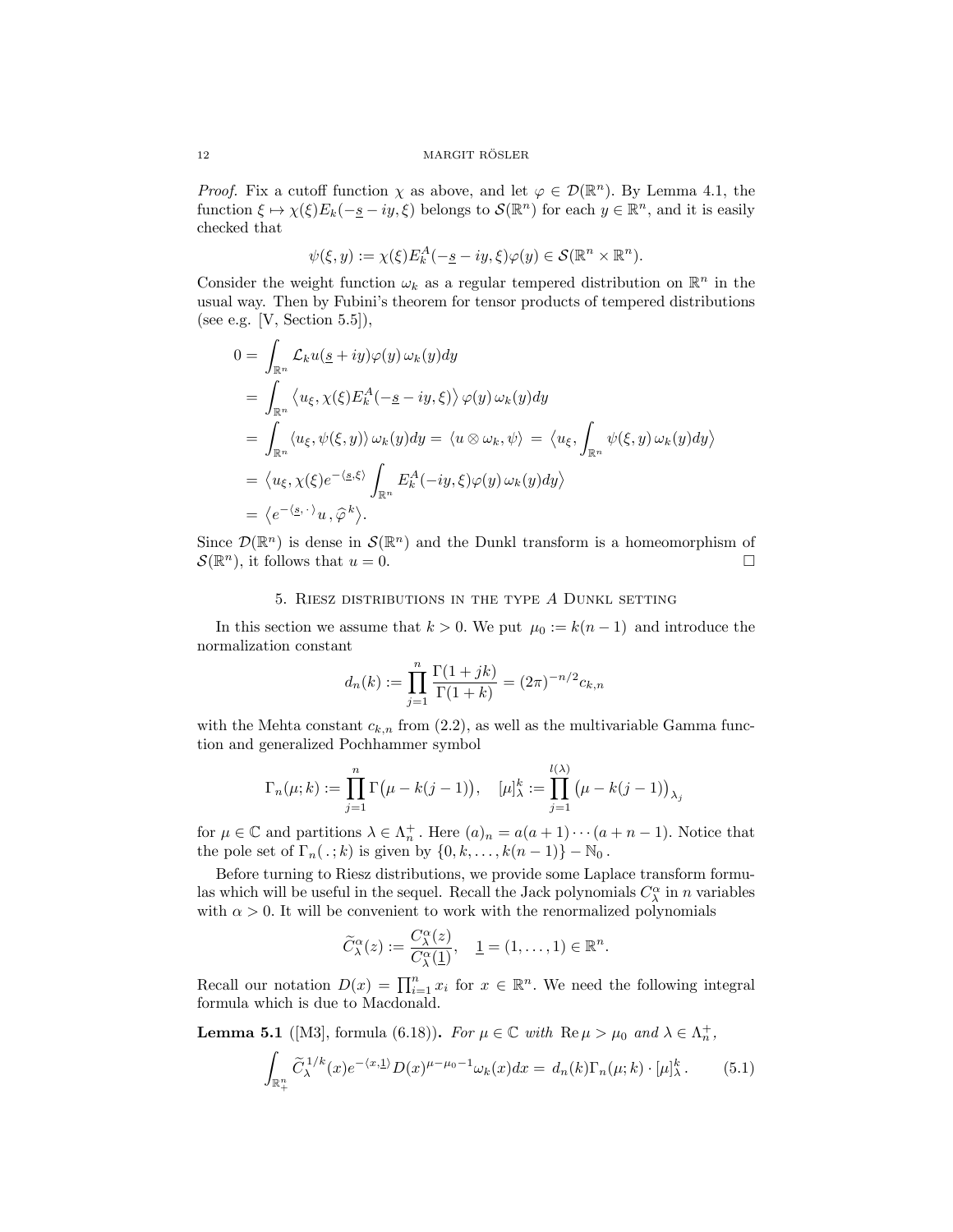For  $\lambda = 0$  this becomes

$$
\int_{\mathbb{R}^n_+} e^{-\langle x,\underline{1}\rangle} D(x)^{\mu-\mu_0-1} \omega_k(x) dx = d_n(k) \Gamma_n(\mu;k).
$$

Formula (5.1) was deduced in [M3] from the Kadell integral ([K], see also [FW,  $(2.46)$ ],

$$
\int_{[0,1]^n} \widetilde{C}_{\lambda}^{1/k}(y)D(y)^{\mu-\mu_0-1}D(\underline{1}-y)^{\nu-\mu_0-1}\omega_k(y)dy = d_n(k) \cdot \frac{\Gamma_n(\mu;k)\Gamma_n(\nu;k)}{\Gamma_n(\mu+\nu;k)} \cdot \frac{[\mu]_{\lambda}^k}{[\mu+\nu]_{\lambda}^k}
$$

by putting  $y_j = \frac{x_j}{\nu - \mu_0 - 1}$  and taking the limit  $\nu \to \infty$ . We mention that in a similar way, the classical Mehta integral  $c_{k,n}$  had been evaluated by Bombieri, c.f. [M1].

**Theorem 5.2.** *Let*  $\mu \in \mathbb{C}$  *with*  $\text{Re}\,\mu > \mu_0$  *and*  $z \in H_n(0)$ *. Then* 

$$
\int_{\mathbb{R}^n_+} E_k^A(-x, z) D(x)^{\mu - \mu_0 - 1} \omega_k(x) dx = d_n(k) \Gamma_n(\mu; k) \cdot D(z)^{-\mu}, \tag{5.2}
$$

*where*

$$
D(z)^a := \prod_{j=1}^n z_j^a \quad \text{for } a \in \mathbb{C}
$$

*and*  $\zeta \mapsto \zeta^a$  *denotes the principal branch of the power function on*  $\mathbb{C}\setminus ]-\infty,0]$ *, satisfying*  $1^a = 1$ *.* 

Note that the Laplace integral in (5.2) indeed converges and defines a holomorphic function on  $H_n(0)$ , as a consequence of the decay properties of  $E_k^A$ .

*Proof of Theorem* 5.2. As *D* and  $\omega_k$  are  $S_n$ -invariant, it suffices to prove (5.2) with  $E_k^A$  replaced by  $J_k^A$ . Consider first  $z \in \mathbb{C}^n$  with  $||z||_{\infty} < \frac{\epsilon}{n}$ ,  $0 < \epsilon < 1$ , and put  $\alpha := 1/k$ . By the factorization of  $J_k^A$  according to Lemma 3.1(1), its hypergeometric expansion (2.5) as well as Lemma 5.1, we obtain

$$
\int_{\mathbb{R}_{+}^{n}} J_{k}^{A}(-x, z + \underline{1}) D(x)^{\mu-\mu_{0}-1} \omega_{k}(x) dx
$$
\n
$$
= \int_{\mathbb{R}_{+}^{n}} \left( \sum_{\lambda \in \Lambda_{n}^{+}} \frac{C_{\lambda}^{\alpha}(-z)}{|\lambda|!} \tilde{C}_{\lambda}^{\alpha}(x) \right) e^{-\langle x, \underline{1} \rangle} D(x)^{\mu-\mu_{0}-1} \omega_{k}(x) dx
$$
\n
$$
= \sum_{\lambda} \frac{C_{\lambda}^{\alpha}(-z)}{|\lambda|!} \int_{\mathbb{R}_{+}^{n}} \tilde{C}_{\lambda}^{\alpha}(x) e^{-\langle x, \underline{1} \rangle} D(x)^{\mu-\mu_{0}-1} \omega_{k}(x) dx
$$
\n
$$
= d_{n}(k) \Gamma_{n}(\mu; k) \cdot \sum_{\lambda} [\mu]_{\lambda}^{k} \frac{C_{\lambda}^{\alpha}(-z)}{|\lambda|!} .
$$

Here the interchange of the summation with the integral is justified by the dominated convergence theorem, since

$$
\sum_{\lambda} \frac{1}{|\lambda|!} |C_{\lambda}^{\alpha}(-z)\widetilde{C}_{\lambda}^{\alpha}(x)| \leq \sum_{m=0}^{\infty} \frac{1}{m!} (n||z||_{\infty} ||x||_{\infty})^m = e^{n||z||_{\infty} ||x||_{\infty}} \leq e^{\epsilon \langle x, \underline{1} \rangle}
$$

where estimate (2.8) has been used. It is known from [Kan] that for each  $a \in \mathbb{C}$ , the hypergeometric series

$$
\sum_{\lambda \in \Lambda_n^+} [a]_{\lambda}^k \frac{C_{\lambda}^{\alpha}(z)}{|\lambda|!} =: {}_1F_0^{\alpha}(a; z)
$$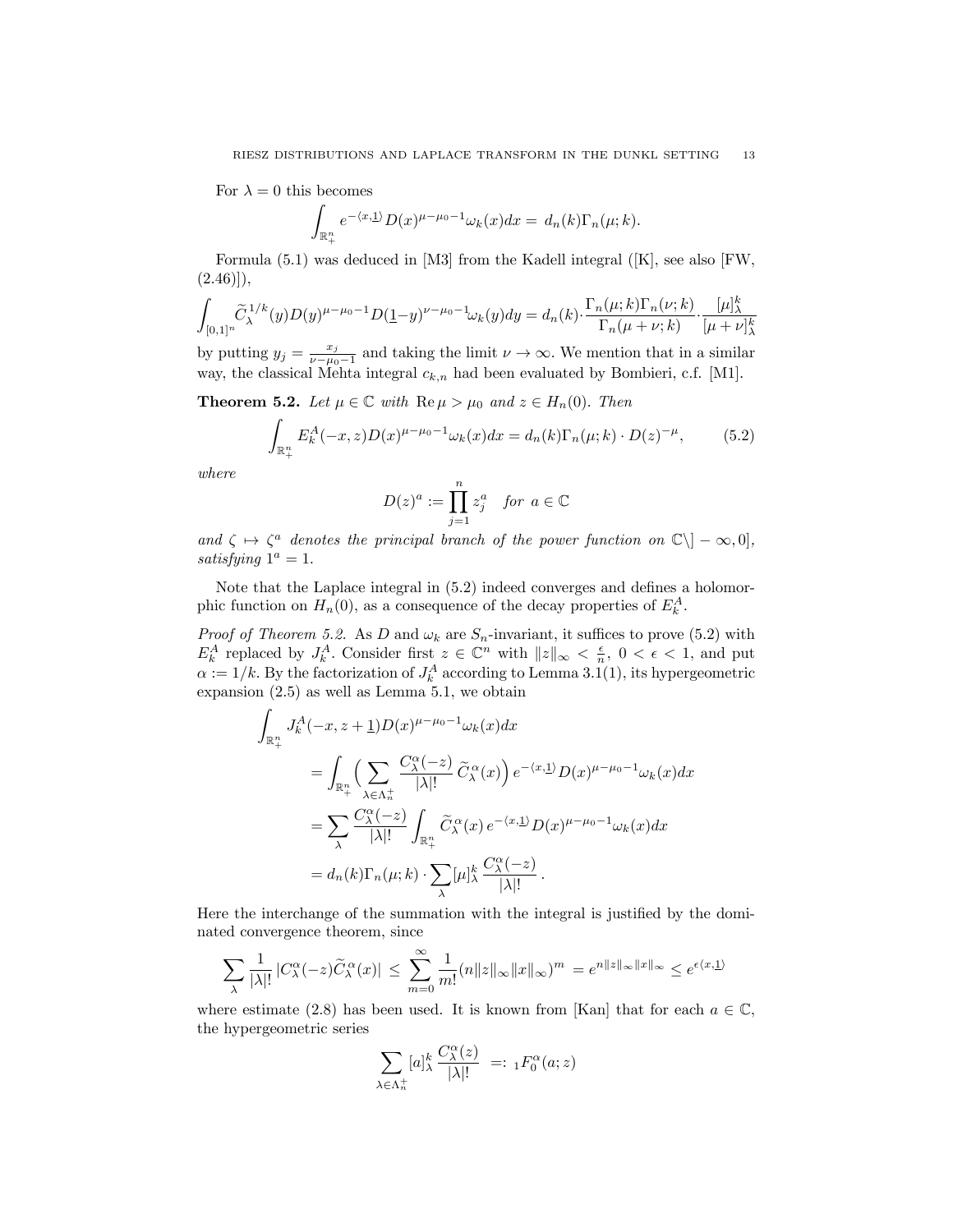14 MARGIT RÖSLER

converges absolutely for  $||z||_{\infty} < \rho$ , provided  $\rho \in ]0,1[$  is small enough. Moreover, in this case Yan's [Y2, Prop. 3.1] binomial formula states that

$$
{}_{1}F_{0}^{\alpha}(a;z) = D(\underline{1} - z)^{-a}.
$$
\n(5.3)

Thus for  $||z||_{\infty}$  small enough, we obtain that

$$
\int_{\mathbb{R}^n_+} J_k^A(-x, z + \underline{1}) D(x)^{\mu - \mu_0 - 1} \omega_k(x) dx = d_n(k) \Gamma_n(\mu; k) D(z + \underline{1})^{-\mu},
$$

and the general statement follows by analytic continuation with respect to  $z$ .  $\Box$ 

We now proceed to the definition of Riesz distributions associated with root systems of type *A*. For a parameter  $\mu \in \mathbb{C}$ , define  $g_{\mu} \in L_{loc}^1(\mathbb{R}^n_+, \omega_k)$  by

$$
g_{\mu}(x) := \frac{1}{d_n(k)\Gamma_n(\mu;k)} \cdot D(x)^{\mu-\mu_0-1}, \quad x \in \mathbb{R}^n_+.
$$

Theorem 5.2 says that for  $\text{Re }\mu > \mu_0$ , the Laplace transform  $\mathcal{L}_k g_\mu$  exists on  $H_n(0)$ and is given by

$$
\mathcal{L}_k g_\mu(z) = D(z)^{-\mu}.\tag{5.4}
$$

**Definition 5.3.** For  $\mu \in \mathbb{C}$  with Re  $\mu > \mu_0$  define the (type A) Riesz measure  $R_\mu \in M(\mathbb{R}^n)$  by

$$
\langle R_{\mu}, \varphi \rangle := \int_{\mathbb{R}^n_+} \varphi(x) g_{\mu}(x) \omega_k(x) dx
$$
  
= 
$$
\frac{1}{d_n(k) \Gamma_n(\mu; k)} \int_{\mathbb{R}^n_+} \varphi(x) D(x)^{\mu - \mu_0 - 1} \omega_k(x) dx, \ \varphi \in C_c(\mathbb{R}^n).
$$

We shall regard the complex Radon measure  $R_\mu$  also as a tempered distribution on  $\mathbb{R}^n$  with support  $\overline{\mathbb{R}^n_+}$ . Notice that the mapping  $\mu \to R_\mu$  is holomorphic on  $\{\mu \in \mathbb{C} : \text{Re } \mu > \mu_0\}$  with values in  $\mathcal{S}'(\mathbb{R}^n)$ , i.e.  $\mu \mapsto \langle R_\mu, \varphi \rangle$  is holomorphic for each  $\varphi \in \mathcal{S}(\mathbb{R}^n)$ .

The Riesz measures  $R_\mu$  have already been introduced in the (unpublished) thesis [L]. There also the subsequent Bernstein identity as well as Corollary 5.6 concerning the distributional extension of the Riesz measures with respect to  $\mu$  were proven. For the reader's convenience, we shall nevertheless include proofs of these results, where our proof of the Bernstein identity is slightly different from that in [L]. The Bernstein identity is based on the operator

$$
D(T(k)) := \prod_{i=1}^{n} T_i(k)
$$

with  $T_i(k)$  the  $A_{n-1}$  Dunkl operators. Notice that  $D(T(k))$  acts as a linear differential operator of order *n* on  $C^r(\mathbb{R}^n)$ <sup>rad</sup>, the subspace of  $S_n$ -invariant functions from  $C^r(\mathbb{R}^n)$  with  $r \geq n$ .

**Lemma 5.4** (Bernstein identity). *For*  $x \in \mathbb{R}^n_+$  *and*  $a \in \mathbb{C}$ ,

$$
D(T(k))D(x)^{a} = b_{k}(a)D(x)^{a-1},
$$

*with*

$$
b_k(a) = \prod_{i=1}^n (a + k(i-1)).
$$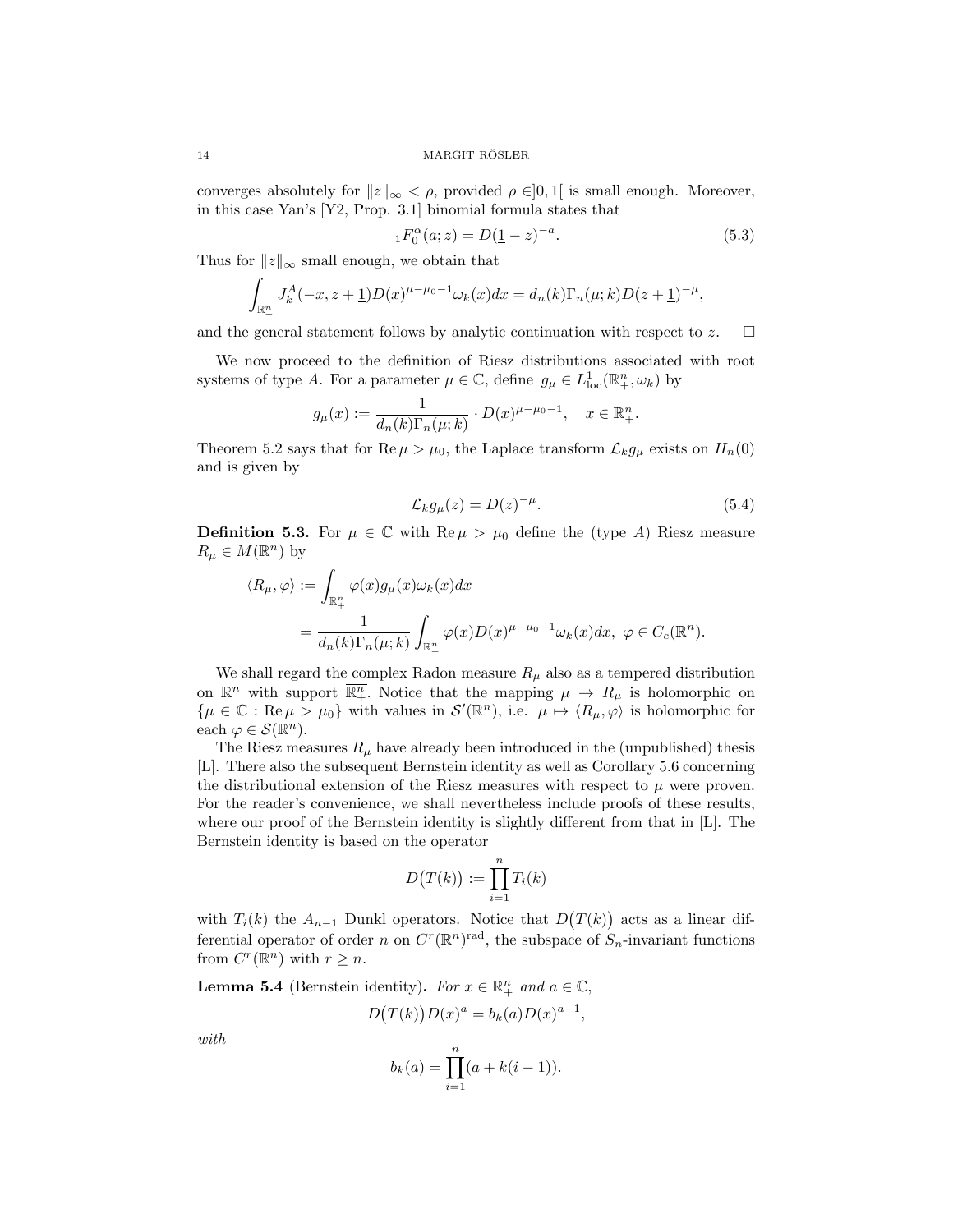*Proof.* We claim that for  $a \in \mathbb{C}$  and  $i = 1, \ldots, n$ ,

$$
T_i(k)\big(D(x)^{a-1} \cdot x_i \cdots x_n\big) = \big(a + k(i-1)\big)D(x)^{a-1} \cdot x_{i+1} \cdots x_n. \tag{5.5}
$$

For the proof of this identity, note that for  $f, g \in C^1(\mathbb{R}^n_+)$  with  $f$  or  $g$   $S_n$ -invariant, the Dunkl operators satisfy the product rule

$$
T_i(k)(fg) = T_i(k)f \cdot g + f \cdot T_i(k)g.
$$

Therefore

$$
T_i(k)\big(D(x)^{a-1}\cdot x_i\cdots x_n\big)=T_i(k)(x_i\cdots x_n)\cdot D(x)^{a-1}+x_i\cdots x_n\cdot \partial_i\big(D(x)^{a-1}\big).
$$

Further,

$$
T_i(k)(x_i \cdots x_n) = \partial_i(x_i \cdots x_n) + k \sum_{j \neq i} \frac{(x_i \cdots x_n) - \sigma_{ij}(x_i \cdots x_n)}{x_i - x_j}
$$

$$
= (1 + k(i - 1)) \cdot x_{i+1} \cdots x_n.
$$

This gives formula (5.5), from which the statement of the Lemma follows by recursion.  $\Box$ 

*Remark* 5.5*.* An alternative, less direct proof of the Bernstein identity can be obtained from the Laplace transform identity (5.4), similar as in [FK], Propos. VII.1.4 for symmetric cones: For  $a \in \mathbb{C}$  with Re  $a < -\mu_0$  we have

$$
D(x)^a = \mathcal{L}_k g_{-a}(x) \quad \text{ for } x \in \mathbb{R}^n_+
$$

and thus by Lemma 3.3,

$$
D(T(k))D(x)^{a} = (-1)^{n} \mathcal{L}_{k}(D g_{-a})(x) = (-1)^{n} \frac{\Gamma_{n}(1-a;k)}{\Gamma_{n}(-a;k)} \mathcal{L}_{k}(g_{-a+1})(x)
$$
  
=  $b_{k}(a)D(x)^{a-1}$ .

For general  $a \in \mathbb{C}$ , the Bernstein identity then follows by analytic extension.

**Corollary 5.6.** *The mapping*  $\mu \mapsto R_{\mu}$ ,  $\{ \text{Re } \mu > \mu_0 \} \rightarrow S'(\mathbb{R}^n)$  *extends uniquely to an S*′ (R*<sup>n</sup>*)*-valued holomorphic mapping on* C *satisfying the recursion*

$$
D(T(k))R_{\mu} = R_{\mu-1} \quad (\mu \in \mathbb{C}).
$$

*Proof.* The proof is analogous to the case of symmetric cones, c.f. Chapter VII of [FK]. First notice that

$$
\frac{\Gamma_n(\mu;k)}{\Gamma_n(\mu-1;k)}=b_k(\mu-\mu_0-1).
$$

For  $\text{Re }\mu > \mu_0$  we extend  $g_\mu$  to a locally integrable, tempered function on  $\mathbb{R}^n$  by putting  $g_{\mu} := 0$  on  $\mathbb{R}^n \setminus \mathbb{R}^n_+$ . If  $\text{Re}\,\mu > \mu_0 + n + 1$ , then  $g_{\mu} \in C^n(\mathbb{R}^n)$ , and Lemma 5.4 implies that

$$
D(T(k)) g_{\mu} = g_{\mu-1} \quad \text{on } \mathbb{R}^n.
$$

From (2.3) and the skew-symmetry of the Dunkl operators  $T_i(k)$  in  $L^2(\mathbb{R}^n, \omega_k)$  it now follows that

$$
D\big(T(k)\big)R_{\mu} = R_{\mu-1}.\tag{5.6}
$$

This formula recursively defines tempered distributions  $R_\mu$  for all  $\mu \in \mathbb{C}$  in such a way that the mapping  $\mu \mapsto R_{\mu}$  is holomorphic on  $\mathbb{C}$ . The uniqueness is clear.  $\Box$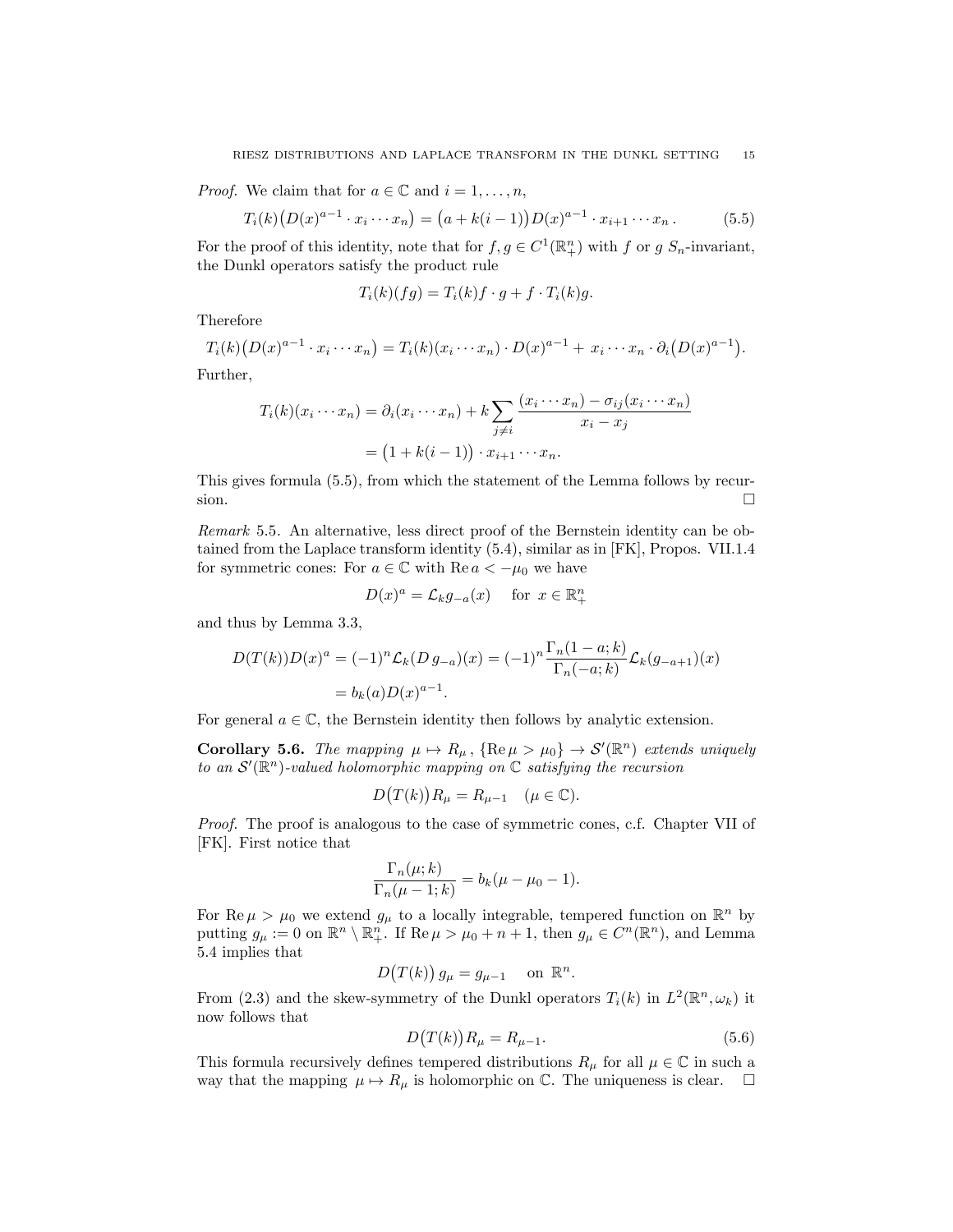**Definition 5.7.** For a distribution  $u \in \mathcal{S}'(\mathbb{R}^n)$  and  $\sigma \in S_n$  define  $u^{\sigma} \in \mathcal{S}'(\mathbb{R}^n)$  by

$$
\langle u^{\sigma}, \varphi \rangle := \langle u, \varphi^{\sigma^{-1}} \rangle,
$$

where  $\varphi^{\sigma} := \varphi \circ \sigma^{-1}$  for functions  $\varphi : \mathbb{R}^n \to \mathbb{C}$ .

**Lemma 5.8.** *The Riesz distributions*  $R_\mu$ ,  $\mu \in \mathbb{C}$  *have the following properties:* 

- (1)  $R_{\mu}$  is  $S_n$ -invariant, i.e.  $R_{\mu}^{\sigma} = R_{\mu}$  for all  $\sigma \in S_n$ .
- (2) *The support of*  $R_{\mu}$  *is contained in*  $\overline{\mathbb{R}^n_+}$ *, i.e.*  $R_{\mu} \in \mathcal{S}'_+(\mathbb{R}^n)$ *.*

(3) 
$$
D(x)R_{\mu} = \prod_{j=1}^{n} (\mu - k(j-1)) \cdot R_{\mu+1}.
$$

All three properties are obvious for  $\text{Re }\mu > \mu_0$  and follow for general  $\mu$  by analytic continuation.

**Theorem 5.9.** *For all*  $\mu \in \mathbb{C}$  *and*  $z \in H_n(0)$ *,* 

$$
\mathcal{L}_k R_\mu(z) = D(z)^{-\mu}.\tag{5.7}
$$

*Proof.* Let  $z \in H_n(0)$ . We have

$$
\mathcal{L}_k R_\mu(z) = \langle R_\mu, \chi E_k^A(\,.\,,-z) \rangle,
$$

where  $\chi E_k^A(\,\cdot\,,-z) \in \mathcal{S}(\mathbb{R}^n)$ . Thus by the previous corollary, the mapping  $\mu \mapsto$  $\mathcal{L}_k R_\mu(z)$  extends analytically to  $\mathbb{C}$ . On the other hand, we already know that for Re  $\mu > \mu_0$  and  $z \in H_n(0)$ *,*  $\mathcal{L}_k R_\mu(z) = \mathcal{L}_k g_\mu(z) = D(z)^{-\mu}$ . Analytic continuation implies the assertion. □ implies the assertion.

## **Corollary 5.10.**  $R_0 = \delta_0$ .

*Proof.* Theorem 5.9 shows that  $\mathcal{L}_k R_0 = 1$  on  $H_n(0)$ , and the statement follows by Example 4.4 and the injectivity of the Dunkl-type Laplace transform of tempered distributions (Theorem 4.5).  $\Box$ 

In the analysis on symmetric cones, there is a famous result by Gindikin characterizing those Riesz distributions which are actually positive measures. Their indices are exactly those belonging to the so-called Wallach set, which plays for example an important role in the study of Hilbert spaces of holomorphic functions on symmetric domains.

Motivated by these facts, we are now going to investigate for which indices the Dunkl type Riesz distributions  $R_\mu$  are actually (positive) measures. We expect that in analogy to the case of symmetric cones, the distribution  $R_\mu$  is a positive measure if and only if  $\mu$  belongs to the generalized Wallach set

$$
W_k = \{0, k, \ldots, k(n-1) = \mu_0\} \cup \, ]\mu_0, \infty[
$$

We know already that  $R_\mu$  is a positive measure if  $\mu = 0$  or if  $\mu \in \mathbb{R}$  with  $\mu > \mu_0$ . In the following theorem, we consider the Wallach points  $rk$  with  $r \in \{1, 2, \ldots, n-1\}$ . We start with some notation. For an integer *r* with  $0 \leq r \leq n-1$ , we denote by  $∂<sub>r</sub>(ℝ<sup>n</sup><sub>+</sub>)$  the rank *r* part of the (stratified) boundary  $∂(ℝ<sup>n</sup><sub>+</sub>)$ , which is given by

$$
\partial_r(\mathbb{R}^n_+) = \bigcup_{\sigma \in S_n} \{ x \in \overline{\mathbb{R}^n_+} : x_{\sigma(r+1)} = \cdots = x_{\sigma(n)} = 0 \}.
$$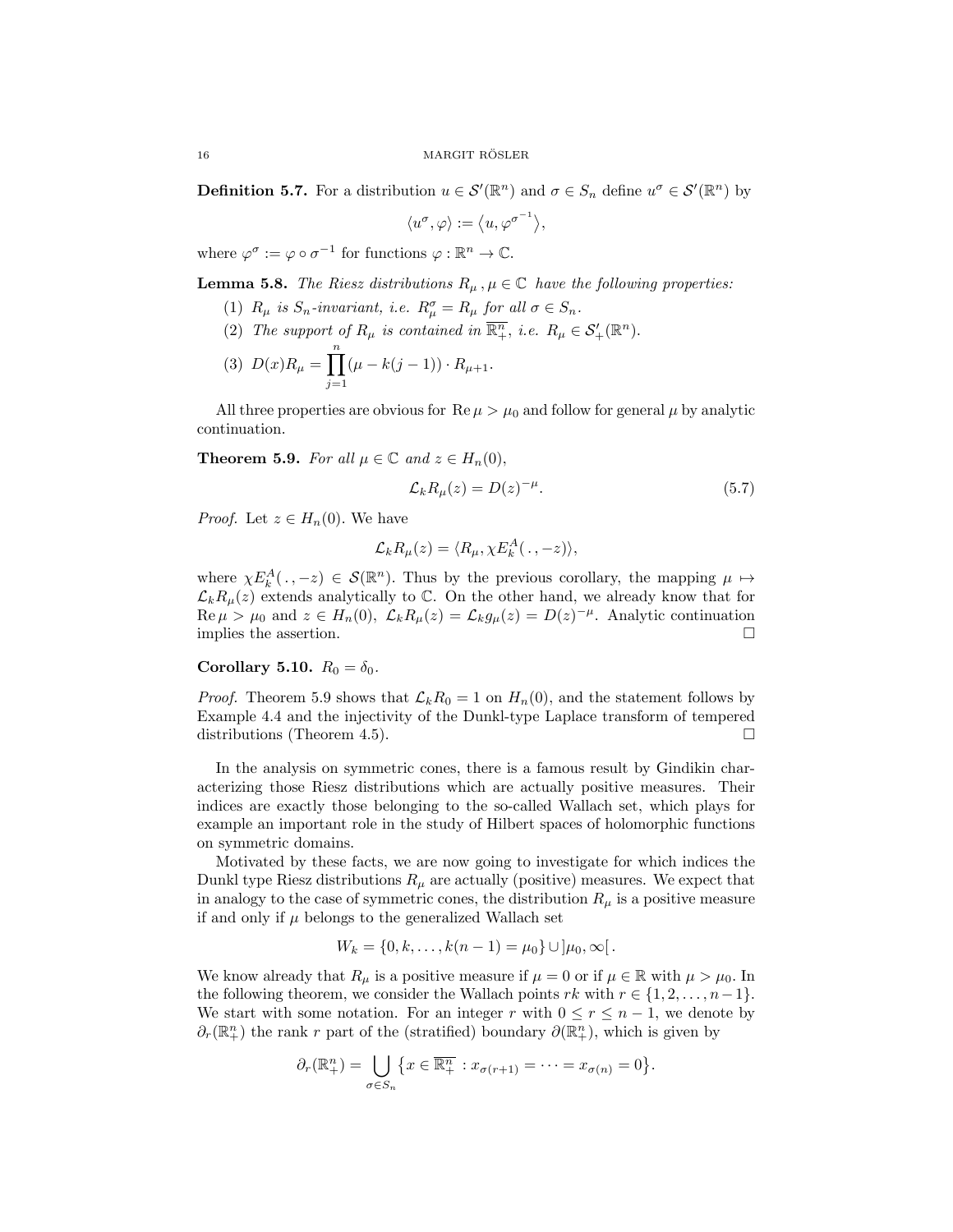Now fix  $r \in \{1, \ldots, n-1\}$  and consider the factorization  $\mathbb{R}^n = \mathbb{R}^r \times \mathbb{R}^{n-r}$ . We write  $x \in \mathbb{R}^n$  as

$$
x = (x', x'')
$$
 with  $x' = (x_1, ..., x_r), x'' = (x_{r+1}, ..., x_n)$ .

We further introduce the notations

$$
D(x') := x_1 \cdots x_r, \quad \omega_k(x') := \prod_{1 \leq i < j \leq r} |x_i - x_j|^{2k}.
$$

Note that  $\omega_k(x') = 1$  if  $r = 1$ .

We denote by  $R'_{\mu}$  the Dunkl-type Riesz distribution on  $\mathbb{R}^r$  associated with root system  $A_{r-1}$  and the same multiplicity  $k > 0$ . Notice that here  $k_0 = k(r-1)$ . If  $r = 1$ , then the Dunkl setting degenerates, and  $R'_{\mu}$  coincides with the classical Riesz distribution (also called Riemann-Liouville distribution) on R, which is defined by

$$
\langle R_\mu^\prime,\varphi\rangle=\frac{1}{\Gamma(\mu)}\int_{\mathbb{R}_+}\varphi(x)x^{\mu-1}dx\quad\text{ for } \operatorname{Re}\mu>0.
$$

This distribution extends holomorphically to all  $\mu \in \mathbb{C}$  such that  $\frac{d}{dx}(R'_{\mu}) = R'_{\mu-1}$ for all  $\mu \in \mathbb{C}$ , c.f. [FJ, Section 2.3].

**Theorem 5.11.** For  $r \in \{1, \ldots, n-1\}$ , the Riesz distribution  $R_{kr}$  is a positive *Radon measure, namely*

$$
R_{kr} = \frac{1}{n!} \cdot \sum_{\sigma \in S_n} (R'_{kn} \otimes \delta_0'')^{\sigma},\tag{5.8}
$$

*where*  $\delta''_0$  *denotes the point measure in*  $0 \in \mathbb{R}^{n-r}$ *. The support of*  $R_{kr}$  *is given by*  $\partial_r(\mathbb{R}^n_+).$ 

*Proof.* Notice first that the Riesz distribution  $R'_{kn}$  on  $\mathbb{R}^r$  is a positive measure, as  $kn > k(r-1)$ . Its support is  $\overline{\mathbb{R}^r_+}$ , and therefore the distribution on the right side of  $(5.8)$  is an  $S_n$ -invariant positive tempered Radon measure which we denote by  $m_{kr}$ . It is clear that  $m_{kr} \in S'_{+}(\mathbb{R}^n)$  with  $\text{supp}(m_{kr}) = \partial_r(\mathbb{R}^n_+)$ . By the injectivity of the Laplace transform  $\mathcal{L}_k$  on  $\mathcal{S}'_+(\mathbb{R}^n)$  (Theorem 4.5) and in view of Theorem 5.9, it suffices to prove that

$$
\mathcal{L}_k(m_{kr})(z) = D(z)^{-kr} \quad \forall z \in H_n(0). \tag{5.9}
$$

Consider first an arbitrary  $S_n$ -invariant test function  $\varphi \in \mathcal{S}(\mathbb{R}^n)$ . Then

$$
\langle m_{kr}, \varphi \rangle = \frac{1}{n!} \sum_{\sigma \in S_n} \langle (R'_{kn} \otimes \delta''_0)^{\sigma}, \varphi \rangle = \langle R'_{kn} \otimes \delta''_0, \varphi \rangle =
$$
  
= 
$$
\frac{1}{d_r(k)\Gamma_r(kn;k)} \int_{\mathbb{R}_+^r} \varphi(x',0) \cdot D(x')^{k(n-r+1)-1} \omega_k(x') dx'.
$$
 (5.10)

Now let  $z \in H_n(0)$ . As  $m_{kr}$  is  $S_n$ -invariant, we have

$$
\mathcal{L}_k(m_{kr})(z) = \langle m_{kr}, \chi E_k^A(\cdot, -z) \rangle = \langle m_{kr}, \chi J_k^A(\cdot, -z) \rangle
$$

with some  $S_n$ -invariant cutoff function  $\chi \in C^\infty(\mathbb{R}^n)$  as in the definition of the type-*A* Laplace transform of distributions. Identity (5.10) therefore implies that

$$
\mathcal{L}_k(m_{kr})(z) = \frac{1}{d_r(k)\Gamma_r(kn;k)} \int_{\mathbb{R}_+^r} J_k^A((x',0),-z) D(x')^{k(n-r+1)-1} \omega_k(x') dx'.
$$

The proof of Eq.  $(5.9)$  will now be finished by the following Lemma.  $\Box$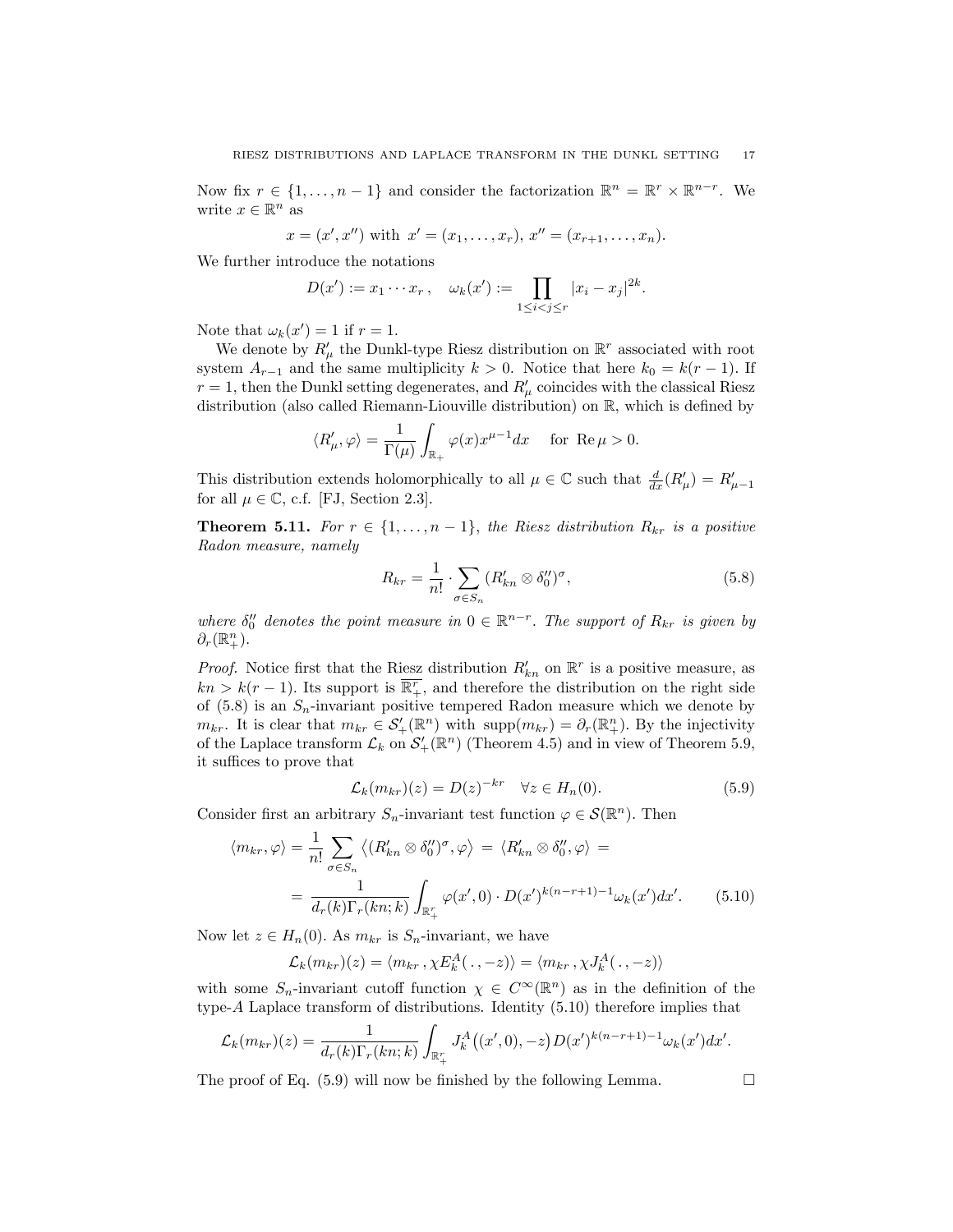**Lemma 5.12.** *Fix*  $r \in \{1, \ldots, n-1\}$ *. Then for all*  $z \in H_n(0)$ *,* 

$$
\frac{1}{d_r(k)\Gamma_r(kn,k)}\int_{\mathbb{R}_+^r} J_k^A((x',0),-z)D(x')^{k(n-r+1)-1}\omega_k(x')dx' = D(z)^{-kr}.
$$

*Proof.* As the number of variables is relevant in this proof, we shall write  $1<sub>n</sub>$  for the element  $\underline{1} \in \mathbb{R}^n$ . Both sides of the stated identity are holomorphic as functions of  $z \in H_n(0)$ , and therefore it suffices to verify the identity for all arguments of the form  $z + 1_n$ ,  $z \in \mathbb{C}^n$  with  $||z||_{\infty} < \epsilon$  for some  $\epsilon \in ]0,1[$ . As in the proof of Theorem 5.2, we shall use the identity  $J_k^A(x, -z - 1_n) = J_k^A(x, -z)e^{-\langle x, 1_n \rangle}$  as well as the hypergeometric expansion (2.5) of  $J_k^A$ . The Jack polynomials in *n* variables have the stability property (cf. [Sta, Poposition 2.5] together with [Kan, formula (16)]):

$$
C^{\alpha}_{\lambda}(z_1,\ldots,z_r,0,\ldots,0) = \begin{cases} C^{\alpha}_{\lambda}(z_1,\ldots,z_r) & \text{if } l(\lambda) \leq r \\ 0 & \text{otherwise.} \end{cases}
$$

Hence with  $\alpha = 1/k$ ,

$$
J_k^A((x',0),-z) = \sum_{\lambda \in \lambda_n^+} \frac{C_\lambda^\alpha(x',0) C_\lambda^\alpha(-z)}{|\lambda|! C_\lambda^\alpha(1_n)} = \sum_{\lambda \in \Lambda_r^+} \frac{1}{|\lambda|!} C_\lambda^\alpha(x') \frac{C_\lambda^\alpha(-z)}{C_\lambda^\alpha(1_n)}.
$$

We therefore obtain

$$
I(z) := \int_{\mathbb{R}_+^r} J_k^A((x', 0), -(z+1_n)) D(x')^{k(n-r+1)-1} \omega_k(x') dx'
$$
  
\n
$$
= \int_{\mathbb{R}_+^r} \Big( \sum_{\lambda \in \Lambda_r^+} \frac{1}{|\lambda|!} \frac{C_{\lambda}^{\alpha}(-z)}{C_{\lambda}^{\alpha}(1_n)} C_{\lambda}^{\alpha}(x') \Big) e^{-\langle x', 1_r \rangle} D(x')^{k(n-r+1)-1} \omega_k(x') dx'
$$
  
\n
$$
= \sum_{\lambda \in \Lambda_r^+} \frac{C_{\lambda}^{\alpha}(-z)}{|\lambda|!} \cdot \frac{C_{\lambda}^{\alpha}(1_r)}{C_{\lambda}^{\alpha}(1_n)} \int_{\mathbb{R}_+^r} \widetilde{C}_{\lambda}^{\alpha}(x') e^{-\langle x', 1_r \rangle} D(x')^{k(n-r+1)-1} \omega_k(x') dx'.
$$
\n(5.11)

Here the interchange of the summation and integral is justified by the dominated convergence theorem for  $||z||_{\infty} < \epsilon$  with  $\epsilon < \frac{1}{r}$ , because by estimate (2.7),

$$
\sum_{\lambda\in\Lambda_r^+}\frac{1}{|\lambda|!}\big|\widetilde{C}^{\alpha}_{\lambda}(-z)\,C^{\alpha}_{\lambda}(x')\big|\,\leq\sum_{m=0}^{\infty}\frac{1}{m!}(r\|z\|_{\infty}\|x'\|_{\infty})^m\,\leq\,e^{r\|z\|_{\infty}\|x'\|_1}\,.
$$

For  $\lambda \in \Lambda_n^+$  we further have

$$
\frac{C^{\alpha}_{\lambda}(1_r)}{C^{\alpha}_{\lambda}(1_n)} = \frac{[kr]_{\lambda}^k}{[kn]_{\lambda}^k},
$$

see e.g. [Kan, formula (17)]. Inserting this in (5.11) and evaluating the integral by means of formula (5.1), we obtain (for  $||z||_{\infty}$  small enough) that

$$
I(z) = d_r(k)\Gamma_r(kn;k) \sum_{\lambda \in \Lambda_r^+} [kr]_{\lambda}^k \cdot \frac{C_{\lambda}^{\alpha}(-z)}{|\lambda|!}.
$$
 (5.12)

On the other hand, Yan's binomial formula (5.3) gives, for small  $||z||_{\infty}$ ,

$$
D(z+1_n)^{-kr} = {}_1F_0^{\alpha}(kr; -z) = \sum_{\lambda \in \Lambda_n^+} [kr]_{\lambda}^k \cdot \frac{C_{\lambda}^{\alpha}(-z)}{|\lambda|!}.
$$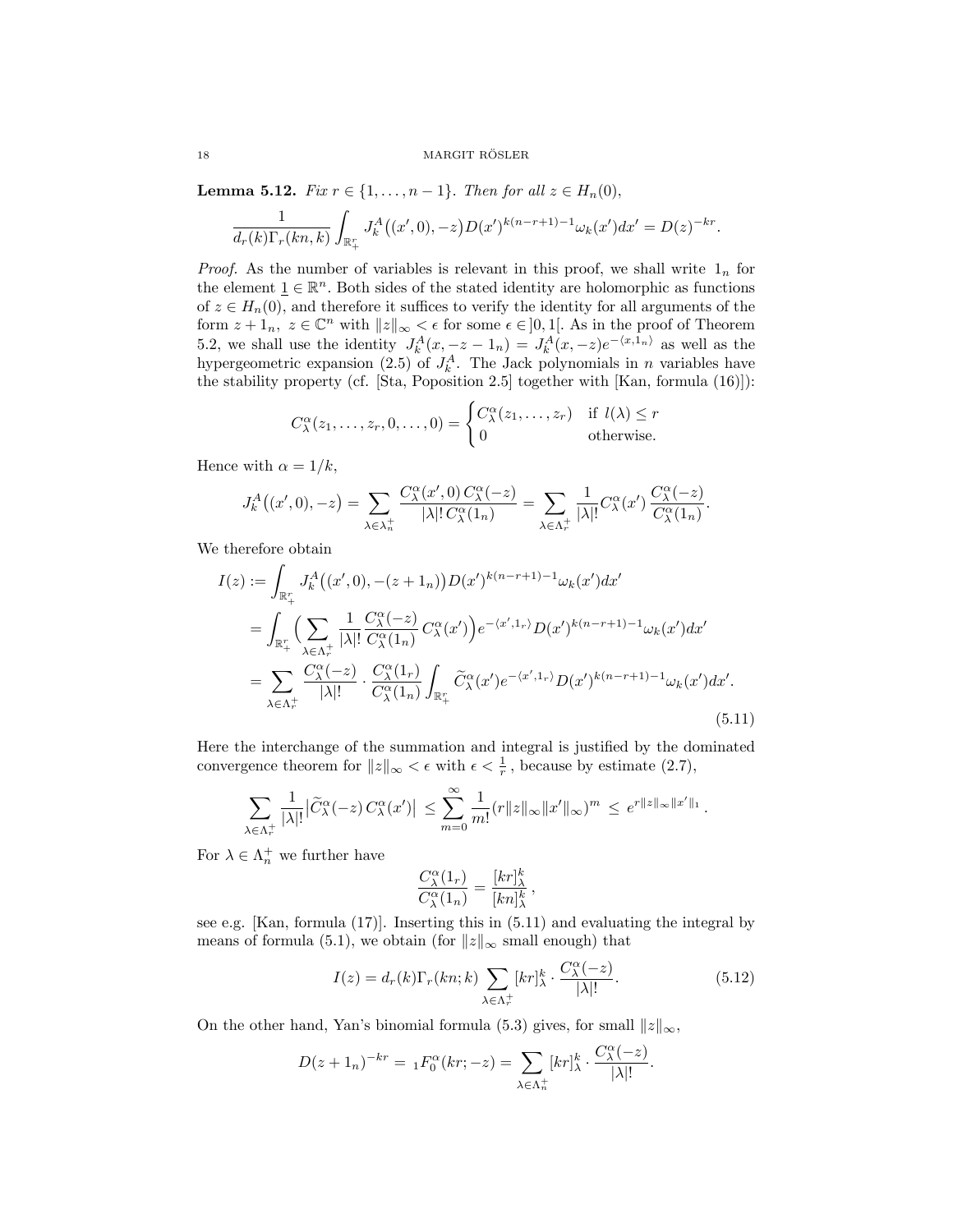If  $l(\lambda) > r$ , then

$$
[kr]_{\lambda}^{k} = \prod_{j=1}^{l(\lambda)} (k(r-j+1))_{\lambda_j} = 0.
$$

Therefore

$$
D(z+1_n)^{-kr} = \sum_{\lambda \in \Lambda_r^+} [kr]_{\lambda}^k \cdot \frac{C_{\lambda}^{\alpha}(-z)}{|\lambda|!}.
$$

This shows that for  $||z||_{\infty}$  sufficiently small,

$$
I(z) = d_r(k) \Gamma_r(kn; k) \cdot D(z+1_n)^{-kr},
$$

which finishes the proof of the lemma.  $\Box$ 

We mention that some partial results on the distributions *Rkr* are sketched in  $[L]$ .

We are now aiming at necessary conditions under which the Riesz distribution  $R_\mu$  is a complex or even a positive measure. We know already that  $R_\mu$  is a positive measure if  $\mu$  belongs to the generalized Wallach set  $W_k$ , and that it is a complex (non-positive) measure if  $\mu \in \mathbb{C} \setminus \mathbb{R}$  with  $\text{Re } \mu > \mu_0 = k(n-1)$ . We shall use methods of Sokal [So] for Riesz distributions on symmetric cones, as well as the following variant of a principle due to Shanbhag, Casalis and Letac (see [CL] as well as [So]):

Lemma 5.13 (Shanbhag-Casalis-Letac prinicple in the Dunkl setting). *Suppose that*  $m \in S'_{+}(\mathbb{R}^{n})$  *is a positive tempered Radon measure and*  $p \in \mathbb{C}[\mathbb{R}^{n}]$  *is a polynomial which is real-valued and non-negative on* supp *m, then*

$$
p(-T(k))\mathcal{L}_k m \ge 0 \text{ on } \mathbb{R}^n_+.
$$

*Proof.* In view of Remark 4.3 we have  $\mathcal{L}_k m \in \mathbb{C}^\infty(\mathbb{R}^n_+)$  and may differentiate under the integral. Thus for  $x \in \mathbb{R}^n_+$ ,

$$
p(-T(k))\mathcal{L}_km(x) = \int_{\overline{\mathbb{R}^n_+}} p(y)E_k^A(y, -x)dm(y) \ge 0.
$$

Recall from Theorem 5.9 that for each  $\mu \in \mathbb{C}$ ,

$$
\mathcal{L}_k R_\mu(x) = D(x)^{-\mu} \quad \text{on } \mathbb{R}^n_+.
$$

The following evalutation formula involving Dunkl operators associated with the (renormalized) Jack polynomials will be crucial; it is an analogue of the formula on top of p. 245 in [FK] for the spherical functions on symmetric cones.

**Lemma 5.14.** Let 
$$
\alpha = 1/k
$$
. Then for  $\mu \in \mathbb{C}$  and each partition  $\lambda$  of length  $l(\lambda) \leq n$ ,  
\n
$$
\widetilde{C}_{\lambda}^{\alpha}(T(k))D(\underline{1} - x)^{-\mu}|_{x=0} = [\mu]_{\lambda}^{k}.
$$
\n(5.13)

*Proof.* Suppose first that  $\text{Re }\mu > \mu_0$ . Then according to Theorem 5.2,

$$
D(\underline{1} - x)^{-\mu} = \frac{1}{d_n(k)\Gamma_n(\mu;k)} \int_{\mathbb{R}^n_+} E_k^A(-y, \underline{1} - x) D(y)^{\mu - \mu_0 - 1} \omega_k(y) dy
$$
  
= 
$$
\frac{1}{d_n(k)\Gamma_n(\mu;k)} \int_{\mathbb{R}^n_+} E_k^A(y, x) e^{-\langle y, \underline{1} \rangle} D(y)^{\mu - \mu_0 - 1} \omega_k(y) dy.
$$

□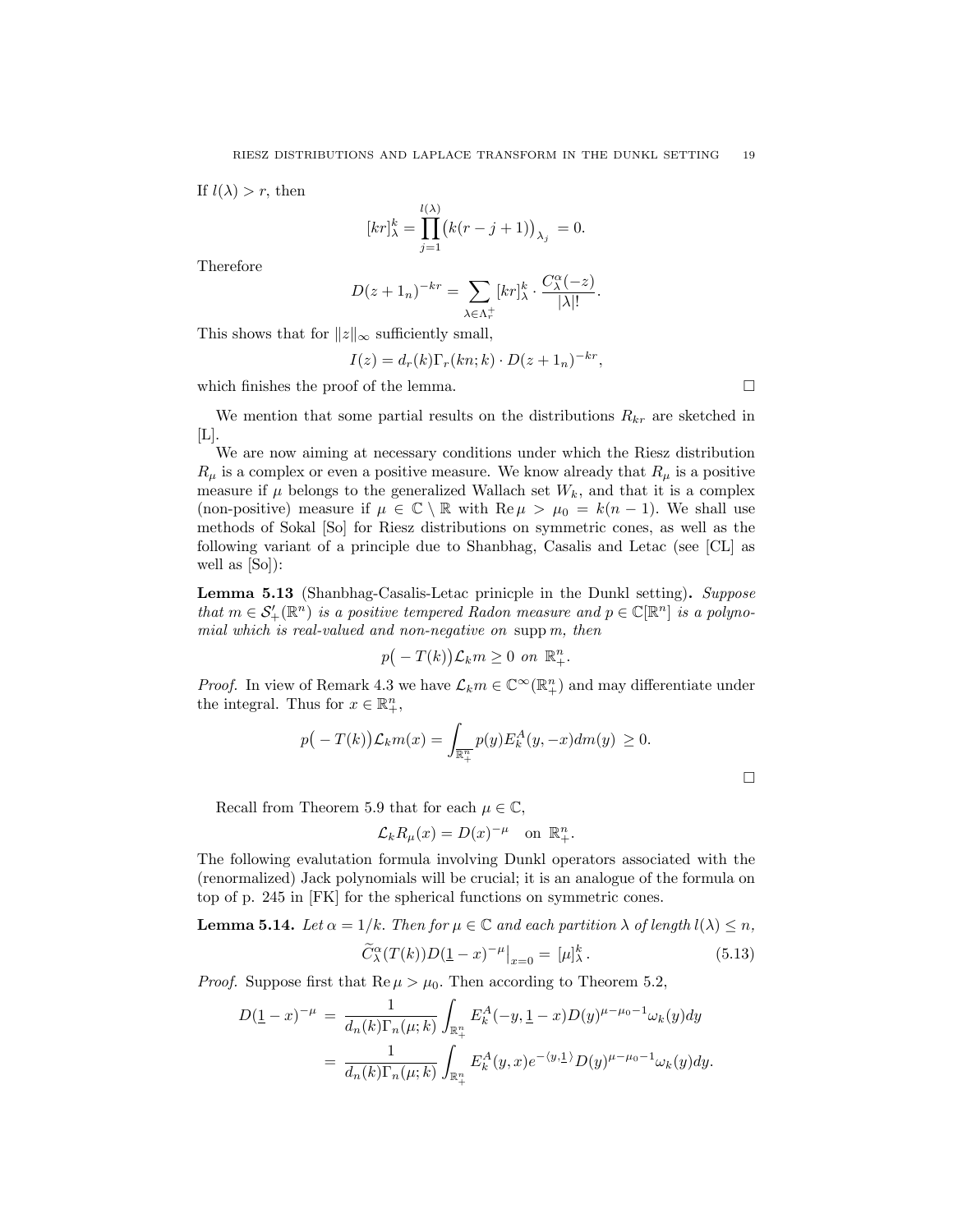Differentiating under the integral gives

$$
\widetilde{C}^{\alpha}_{\lambda}(T(k))D(\underline{1}-x)^{-\mu} = \frac{1}{d_n(k)\Gamma_n(\mu;k)}\int_{\mathbb{R}^n_+}\widetilde{C}^{\alpha}_{\lambda}(y)E^A_k(y,x)e^{-\langle y,\underline{1}\rangle}D(y)^{\mu-\mu_0-1}\omega_k(y)dy.
$$

Thus by Lemma 5.1,

$$
\widetilde{C}_{\lambda}^{\alpha}(T(k))D(\underline{1}-x)^{-\mu}|_{x=0} = \frac{1}{d_n(k)\Gamma_n(\mu;k)} \int_{\mathbb{R}_+^n} \widetilde{C}_{\lambda}^{\alpha}(y) e^{-\langle y, \underline{1} \rangle} D(y)^{\mu-\mu_0-1} \omega_k(y) dy
$$

$$
= [\mu]_{\lambda}^k.
$$

Both sides of formula (5.13) are holomorphic in  $\mu \in \mathbb{C}$  (for the left side note that  $C^{\alpha}_{\lambda}(T(k))$  acts as a differential operator on  $S_n$ -invariant functions), and therefore the stated identity extends to all  $\mu \in \mathbb{C}$ .  $\Box$ 

**Theorem 5.15.** *Consider the Riesz distributions*  $R_{\mu}$ ,  $\mu \in \mathbb{C}$ *.* 

(1) If  $R_\mu$  is a complex measure, then either  $\text{Re}\,\mu > \mu_0 = k(n-1)$ , or  $\mu$  is *contained in the finite set*

$$
[0,\infty[\cap(\{0,k,\ldots k(n-1)\}-\mathbb{N}_0).
$$

(2)  $R_\mu$  *is* a positive measure if and only if  $\mu$  *is* contained *in* the generalized  $Wallach set W_k = \{0, k, \ldots, k(n-1)\} \cup [k(n-1), \infty]$ .

*Proof.* (1) We shall apply Proposition 2.3 of [So]. For this, consider the regular distributions  $u_{\mu} \in \mathcal{D}'(\mathbb{R}^n_+)$ ,  $\mu \in \mathbb{C}$ , which are defined by the densities

$$
f_{\mu}(x) = \frac{1}{d_n(k)\Gamma_n(\mu;k)} \cdot D(x)^{\mu-\mu_0-1}\omega_k(x) \in L^1_{loc}(\mathbb{R}^n_+),\tag{5.14}
$$

that is

$$
\langle u_\mu, \varphi \rangle = \int_{\mathbb{R}^n_+} \varphi(x) f_\mu(x) dx, \quad \varphi \in \mathcal{D}(\mathbb{R}^n_+).
$$

Notice that  $\mu \mapsto f_{\mu}(x)$  is holomorphic on  $\mathbb C$  for each  $x \in \mathbb{R}^n_+$  and that  $\mu \mapsto u_{\mu}$  is holomorphic on  $\mathbb{C}$  with values in  $\mathcal{D}'(\mathbb{R}^n_+)$ . If  $\text{Re }\mu > \mu_0$ , then the Riesz distribution  $R_\mu$  provides an extension of the distribution  $u_\mu$  to a distribution on  $\mathbb{R}^n$  in the sense that the restriction of  $R_\mu$  to  $\mathbb{R}^n_+$  coincides with  $u_\mu$ . Moreover, in this case  $R<sub>\mu</sub>$  is also a complex measure, i.e. of order zero. In addition we know that the mapping  $\mu \mapsto R_{\mu}$  is holomorphic on all of  $\mathbb{C}$ . We are therefore in the situation of [So, Proposition 2.3], which yields the following conclusions: First,  $R_\mu$  extends  $u_\mu$ for each  $\mu \in \mathbb{C}$ , and second, if  $R_{\mu}$  is a complex measure on  $\mathbb{R}^{n}$ , then the density  $f_{\mu}$  (extended by zero to all of  $\mathbb{R}^n$ ) must belong to  $L^1_{loc}(\mathbb{R}^n)$ . But this implies that either Re  $\mu > \mu_0$  or  $\mu$  is a pole of  $\Gamma_n(.;k)$ , i.e.  $\mu \in \{0, k, \ldots k(n-1)\} - \mathbb{N}_0$ . (Note that in the latter case,  $f_{\mu}$  is identical zero.) If  $\mu \in ]-\infty,0[$ , then it follows from the Laplace transform formula (5.7) that  $R<sub>\mu</sub>$  cannot be a measure. Indeed, suppose that  $R_\mu$  is a (tempered) measure. Then for  $x \in \mathbb{R}$  with  $x > 0$  we have

$$
\mathcal{L}_kR_\mu(\underline{x})=\int_{\overline{\mathbb{R}^n_+}}E^A_k(y,-\underline{x})dR_\mu(y)=\int_{\overline{\mathbb{R}^n_+}}e^{-\langle y,\underline{x}\rangle}dR_\mu(y),
$$

which is a usual Laplace transform. Thus by Lemma 3.6. of  $[So], x \mapsto \mathcal{L}_k R_\mu(\underline{a}+\underline{x})$  is bounded on  $[0, \infty)$  for each  $a > 0$ . But on the other hand,  $\mathcal{L}_k R_\mu(\underline{a}+\underline{x}) = (a+x)^{-n\mu}$ , which is unbounded as  $x \to \infty$ *.* 

(2) In view of Corollary 5.10 and Theorem 5.11 it remains to prove the "only if" part. Suppose that  $R_\mu$  is a positive measure. We have to exclude the possibility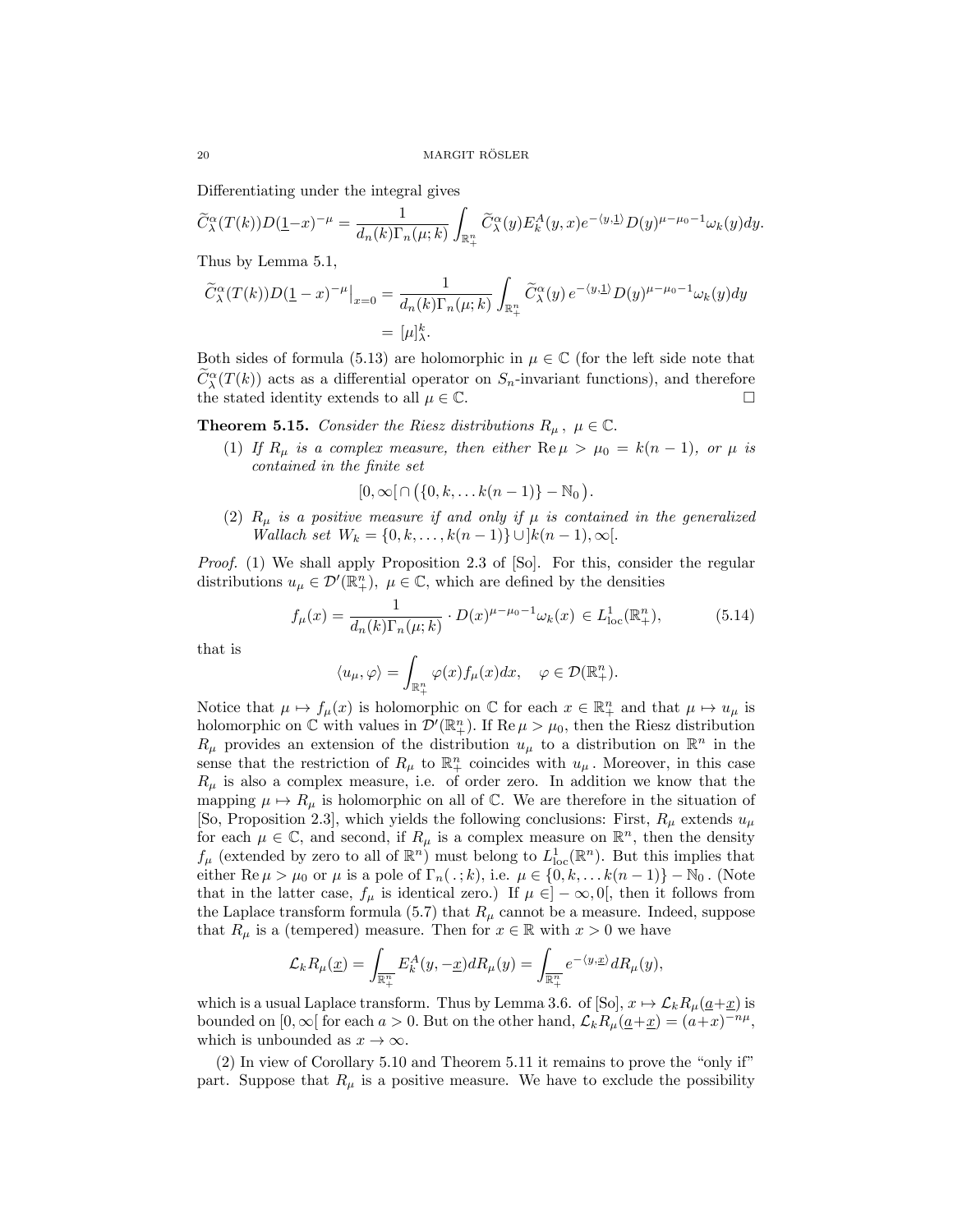that  $\mu$  belongs to one of the open intervalls  $\vert k(r-1), k r \vert \text{ with } r \in \{1, \ldots, n-1\}$ . For this, we apply the Shanbhag-Casalis-Letac principle to  $R_\mu$  and the Jack polynomials  $\widehat{C}_{\lambda}^{\alpha}$ , which are non-negative on  $\overline{\mathbb{R}^n_+}$  as a consequence of their non-negative monomial expansion (2.6). Thus by Lemma 5.13,

$$
\widetilde{C}_{\lambda}^{\alpha}(-T(k))(\mathcal{L}_k R_{\mu}) \ge 0 \quad \text{ on } \mathbb{R}^n_+.
$$

Employing Lemma 5.14 we therefore obtain that for all  $\lambda \in \Lambda_n^+$ ,

$$
[\mu]_{\lambda}^{k} = \widetilde{C}_{\lambda}^{\alpha}(T(k))D(\underline{1} - x)^{-\mu}|_{x=0} = \left(\widetilde{C}_{\lambda}^{\alpha}(-T(k))\mathcal{L}_{k}R_{\mu}\right)(\underline{1}) \ge 0. \tag{5.15}
$$

Here for the second equality, it was used that for  $f \in C^1(\mathbb{R}^n)$  and  $g(x) := f(1-x)$ , the Dunkl operators satisfy  $(T_i(k)f)(\underline{1} - x) = -T_i(k)g(x)$ . Now suppose that  $\mu \in$  $]k(r-1), kr[, r \in \{1, ..., n-1\}$ . Choose  $\lambda := (1, ..., 1, 0, ...) \in \Lambda_n^+$  with exactly  $r + 1$  parts equal to 1. Then

$$
[\mu]_{\lambda}^{k} = \prod_{j=1}^{r+1} (\mu - k(j-1)) < 0,
$$

in contradiction to  $(5.15)$ .

*Remark* 5.16*.* We mention that part (2) can be proven directly without referring to part (1) and Proposition 2.3 of [So]. Indeed, if  $R_\mu$  is a positive measure, then  $\mathcal{L}_k R_\mu$ is non-negative on  $\mathbb{R}^n_+$  and thus by Theorem 5.9,  $\mu$  must be real-valued. Then it remains to exclude the intervals  $|k(r-1), kr|$  as above.

#### **REFERENCES**

- [ADH] J.-P. Anker, J. Dziubanski, A. Hejna, Harmonic functions, conjugate harmonic functions and the Hardy space  $H^1$  in the rational Dunkl setting. To appear in J. Fourier Anal. Appl. ArXiv:1802.06607.
- [BF1] T.H. Baker, P.J. Forrester, The Calogero-Sutherland model and generalized classical polynomials. *Comm. Math. Phys.* 188 (1997), 175–216.
- [BF2] T.H. Baker, P.J. Forrester, Non-symmetric Jack polynomials and integral kernels. *Duke Math. J.* 95 (1998), 1–50.
- [CL] M. Casalis, G. Letac, Characterization of the Jorgensen set in generalized linear models. *Test* 3 (1994), 145–162.
- [D] C.F. Dunkl, Differential-difference operators associated to reflection groups, *Trans. Amer. Math. Soc.* 311 (1989), 167–183.
- [DX] C.F. Dunkl, Y. Xu, Orthogonal polynomials of several variables. Encyclopedia of Mathematics and its Applications 81, Cambridge Univ. Press, Cambridge, 2nd ed. 2014.
- [dJ1] M.F.E. de Jeu, The Dunkl transform. *Invent. Math.* 113 (1993), 147–162.
- [dJ2] M.F.E. de Jeu, Paley-Wiener Theorems for the Dunkl transform. *Trans. Amer. Math. Soc.* 358 (2006), 4225–4250.
- [FK] J. Faraut, A. Korányi, Analysis on Symmetric Cones. Oxford Science Publications, Clarendon Press, Oxford 1994.
- [FW] P.J. Forrester, S.O. Warnaar, The importance of the Selberg integral. *Bull. Amer. Math. Soc.* 45 (2008), 489–534.
- [FJ] F.G. Friedlander, M. Joshi, Introduction to the theory of distributions. Cambridge Univ. Press, Cambridge, 2nd ed. 1998.
- [G] S.G. Gindikin, Invariant generalized functions in homogeneous domains. *J. Funct. Anal. Appl.* 9 (1975), 50–52.
- [K] K.W.J. Kadell, The Selberg-Jack symmetric functions, *Adv. Math.* 130 (1997), 33–102.
- [Kan] J. Kaneko, Selberg integrals and hypergeometric functions associated with Jack polynomials. *SIAM J. Math. Anal.* 24 (1993), 1086–1100.
- [KS] F. Knop, S. Sahi, A recursion and a combinatorial formula for Jack polynomials. *Invent. Math.* 128 (1997), 9–22.